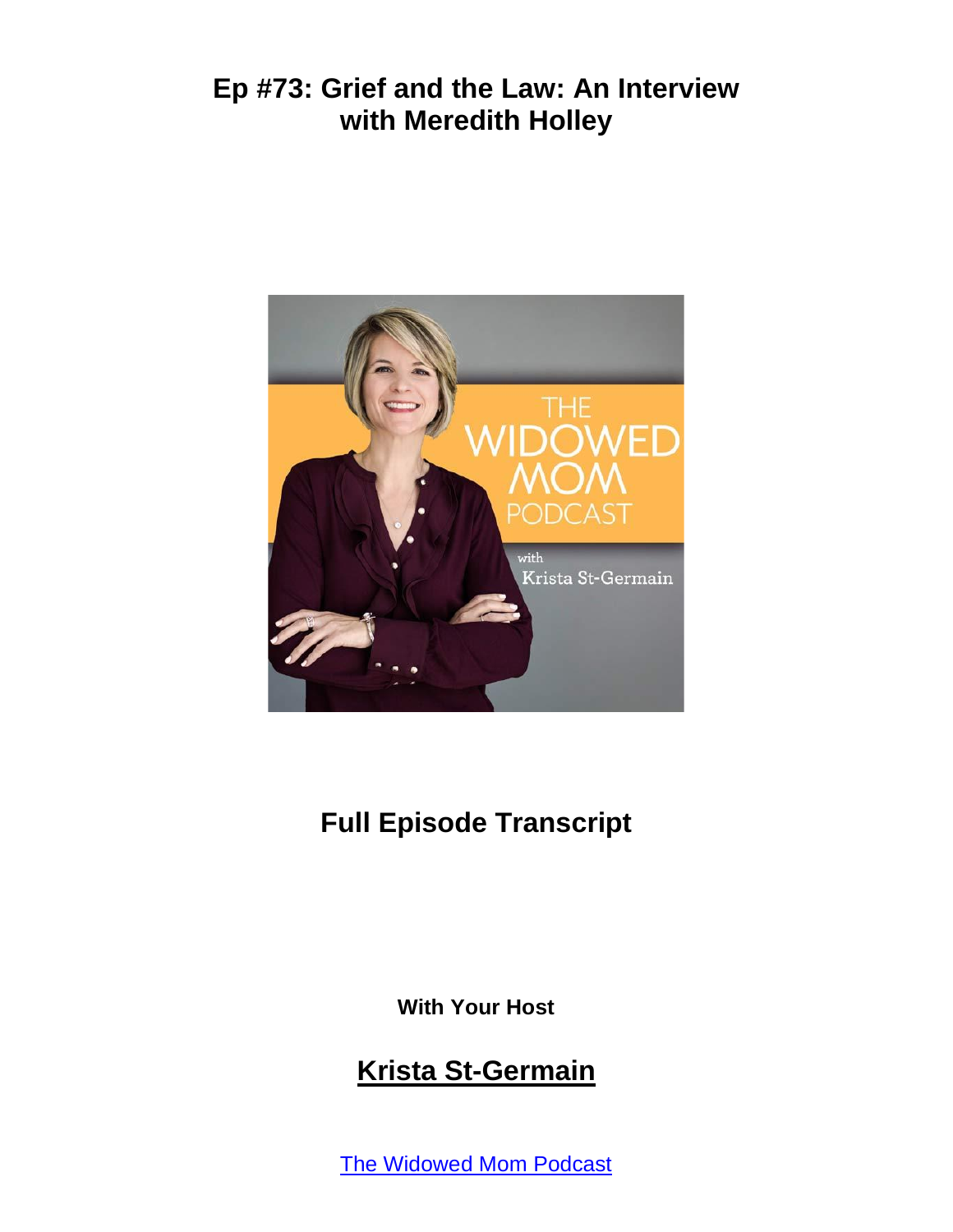Welcome to *The Widowed Mom Podcast*, episode 73, Grief and the Law: An Interview with Meredith Holley.

Welcome the *The Widowed Mom Podcast*, the only podcast that offers a proven process to help you work through your grief, to grow, evolve, and create a future you can truly look forward to. Here's your host, Master Certified Life Coach, grief expert, widow, and mom, Krista St-Germain.

Hey, everybody. Welcome to another episode of the podcast. I've got another interview for you today. This one is with my dear friend Meredith Holley. And Meredith is not only a lawyer, but she's a bestselling author and she's also a life coach.

And Meredith has had her own unique grief experience, which I think is probably partly what gave her the idea of talking to me about something we could do for the podcast. But when Meredith was – it was her very first law school final when her mom died, that day. Not that it's the same at all, as the walk that you are probably facing. But I think having lost her mom in the way that she did, Meredith just kind of has a perspective that maybe other people don't have.

So, anyway, I want you to listen to this episode because Meredith is going to teach us how we can work with a lawyer and make our lives easier; how we can manage our mind around whatever we're dealing with and let a lawyer help us, if that's what we need.

Maybe there's a wrongful death case. Or maybe we don't need to work with a lawyer. Maybe we need to be able to take a mental health day for grief, even if it's years after the loss. So, that amongst any other things are some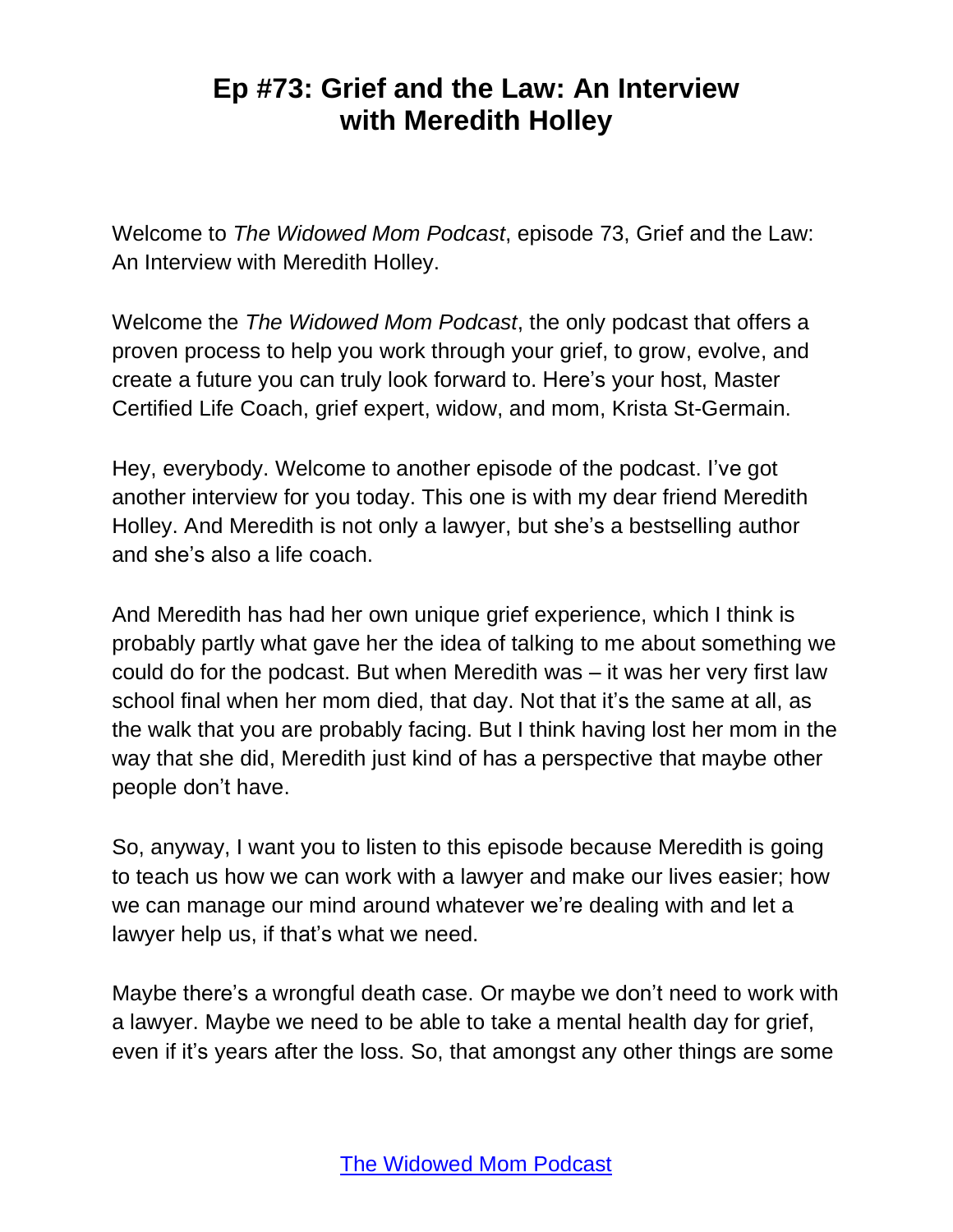of what I hope you're going to take away from this podcast episode with Meredith Holley. And with that, we'll jump in.

--

Krista: Alright, welcome, Meredith. I'm so excited to have you on the podcast.

Meredith: Thank you for having me, Krista.

Krista: Yeah, so Meredith and I have known each other for, I don't know, a couple of years. It's been a while. And I never really thought about it until she came to me and said, "Hey, I might be able to help you and your clients." And I was like, "Really? You're an attorney. I don't understand." And so, I'm excited to talk with you today because I think, clearly, there are some things you brought to me that never even occurred to me.

And if they've never occurred to me, they've definitely never occurred to most of my clients, unless they're attorneys or have attorneys that are close to them. So, before we jump into all of that though, I would love it if you just tell us a little bit about yourself and what you do.

Meredith: Of course, I'd be happy to. So, I'm Meredith Holley. I am a lawyer and a life coach and I founded Eris Conflict Resolution. And at Eris, we help employees stop toxic work environments without quitting their jobs or losing their jobs.

Krista: Just the idea of a toxic work environment and what that must be like to deal with, it sounds like something you'd want to have someone in your corner for.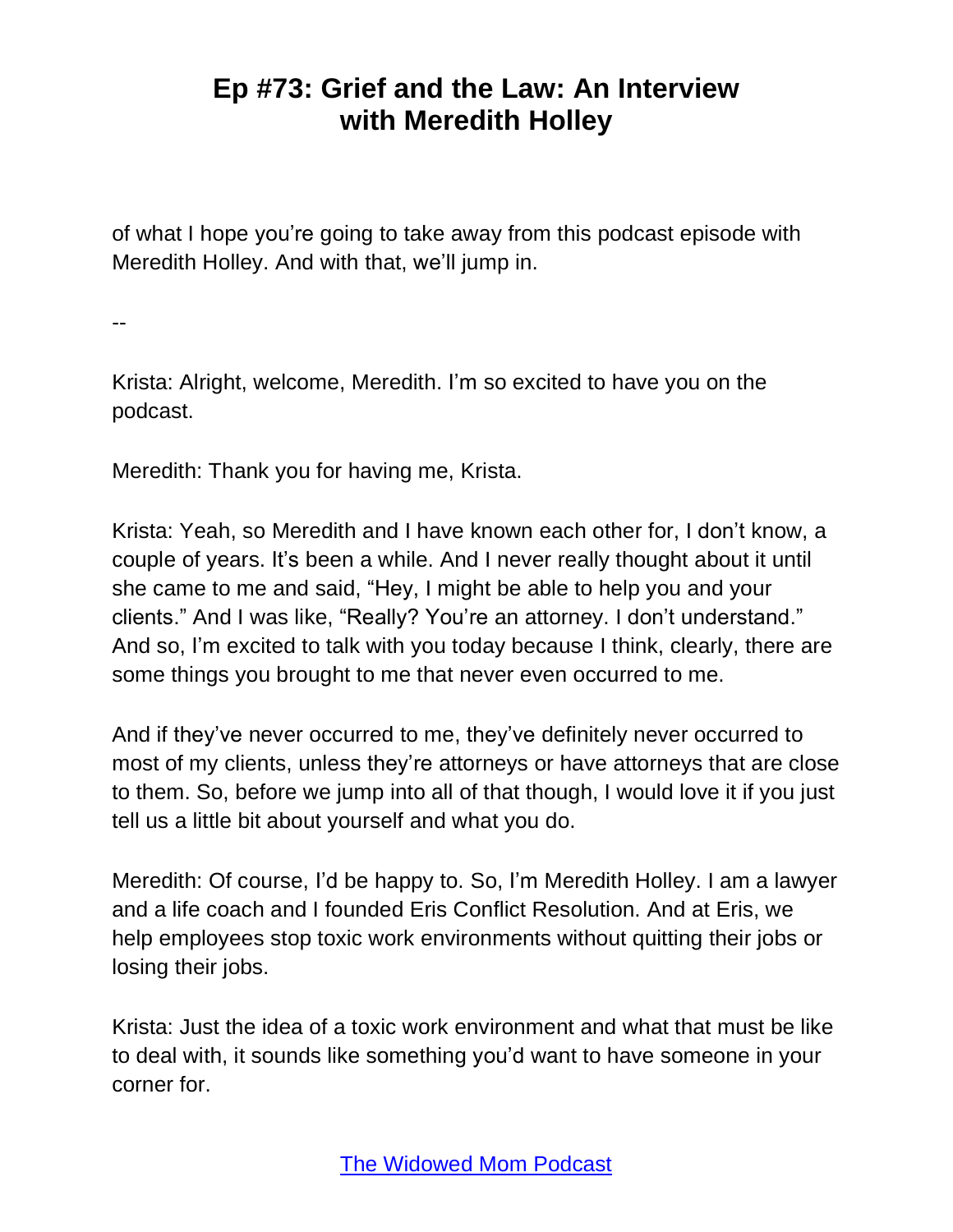Meredith: Yeah, I mean, I think that a lot of us are taught – and this is one of the things we're going to touch on – I think a lot of us are taught that if we're tough enough and we're smart enough, we can go through anything and come out on top and that we should just be able to push through and ignore problems. And that's, a lot of times, what we see people do when there's a serious work environment issue.

They come to us and they say, "Well, this started eight years ago, but I thought, if I ignored it for long enough, that it would get better." Which just doesn't work. And I think that this is one of the things that I was thinking about for your people because I think that with grief, the same thing can be true. We think, like, if I just ignore it, I'm going to get over it and there won't be a problem anymore and…

Krista: Yeah, and then when we kind of have an inkling that it is still a problem, so often we judge ourselves for it. And instead of asking for help and support, we make it mean there's something wrong with me, you know, X number of months or years have passed and I'm still not feeling great, but no one else will understand. I must be doing it wrong. There's something wrong with me, you know, I don't want anybody to know how I'm really feeling or doing.

Meredith: Yeah, and I think you even go to other people and they reflect that back to you a lot of times because they don't have the skills to help. They say, "Well, it's been a year so…"

Krista: Yeah, "Haven't you moved on already?"

Meredith: "I know it was hard, but I'm sick of hearing about this…"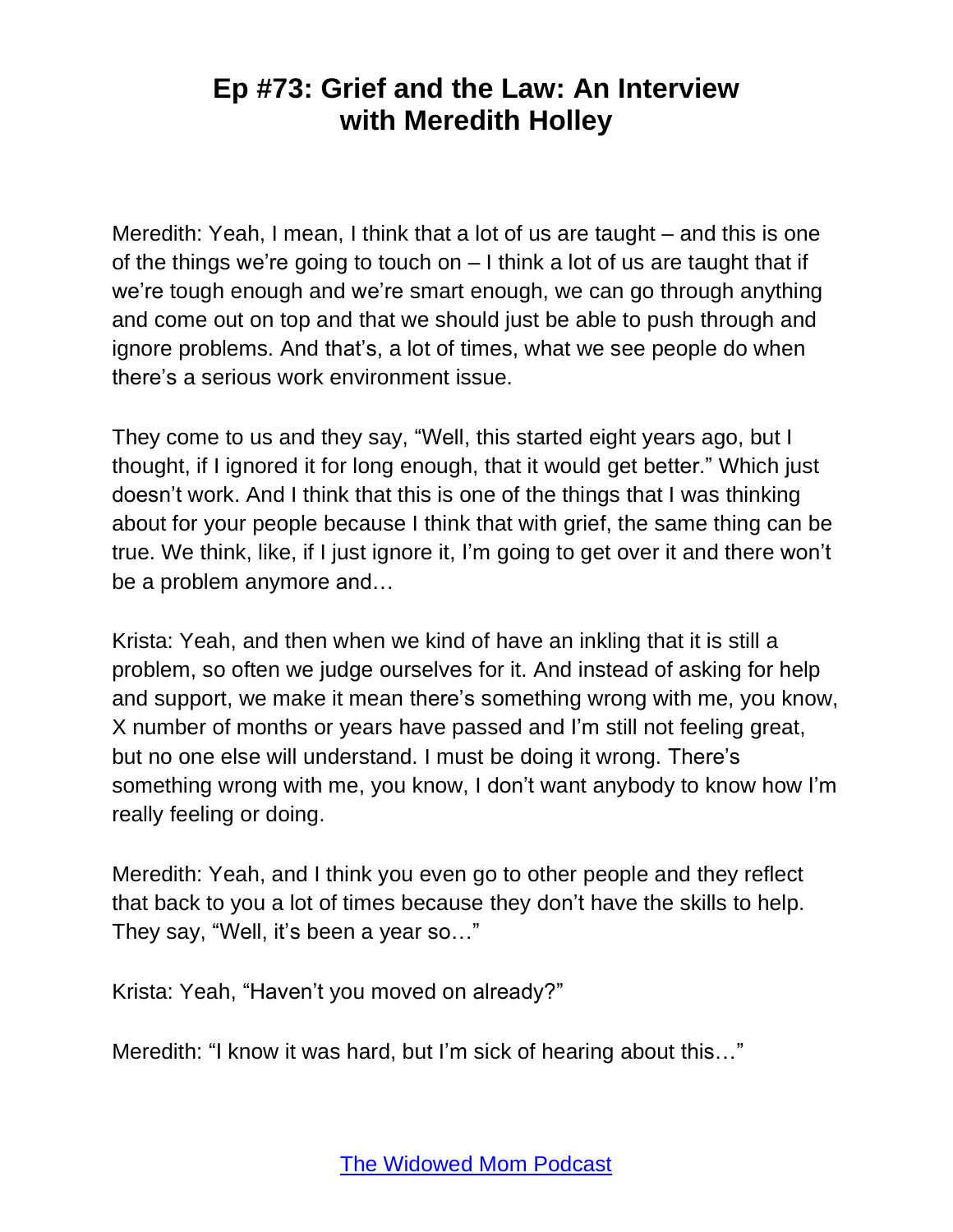Krista: Or, I think what also happens is we're so good at hiding it. And people want us to feel better, or what they perceive is that we're so strong. And so, we're being told a lot, "Oh, you're so strong. I could never imagine going through what you've gone through. Look how well you're holding it all together." And so, that's the feedback that we're getting on the outside. But then, on the inside, maybe that's not really what's happening at all.

Meredith: And then we think, "Well, I can't tell them how I actually feel because it will crush their image of my tough exterior."

Krista: Right, or then they'll pity me… Ouch. So not fun at all. So, here's what was most interesting to me that I want to know first about, because I didn't even really know this was a possibility. So, talk to me about mental health days for grief.

Meredith: Yeah, so what a lot of people don't know when they first come to me – I had somebody come to me, actually I talked to her yesterday about this. So, we talk to a lot of people who are in sexual harassment situations. So, this woman came to me and she said, you know, "My supervisor's been sexually harassing me, groping me, all this stuff, for a couple of years. And I've reported it and nothing's changed and I can't go back to work. I think I'm just going to quit," she says.

And I think that the same thing can be true when we even have an external trauma like grief, like somebody we love dying. We can go to work and think, "I can't show up today and have this feeling that just even getting up and going to work is too terrible and causes so much anxiety," that will have panic attacks and stuff.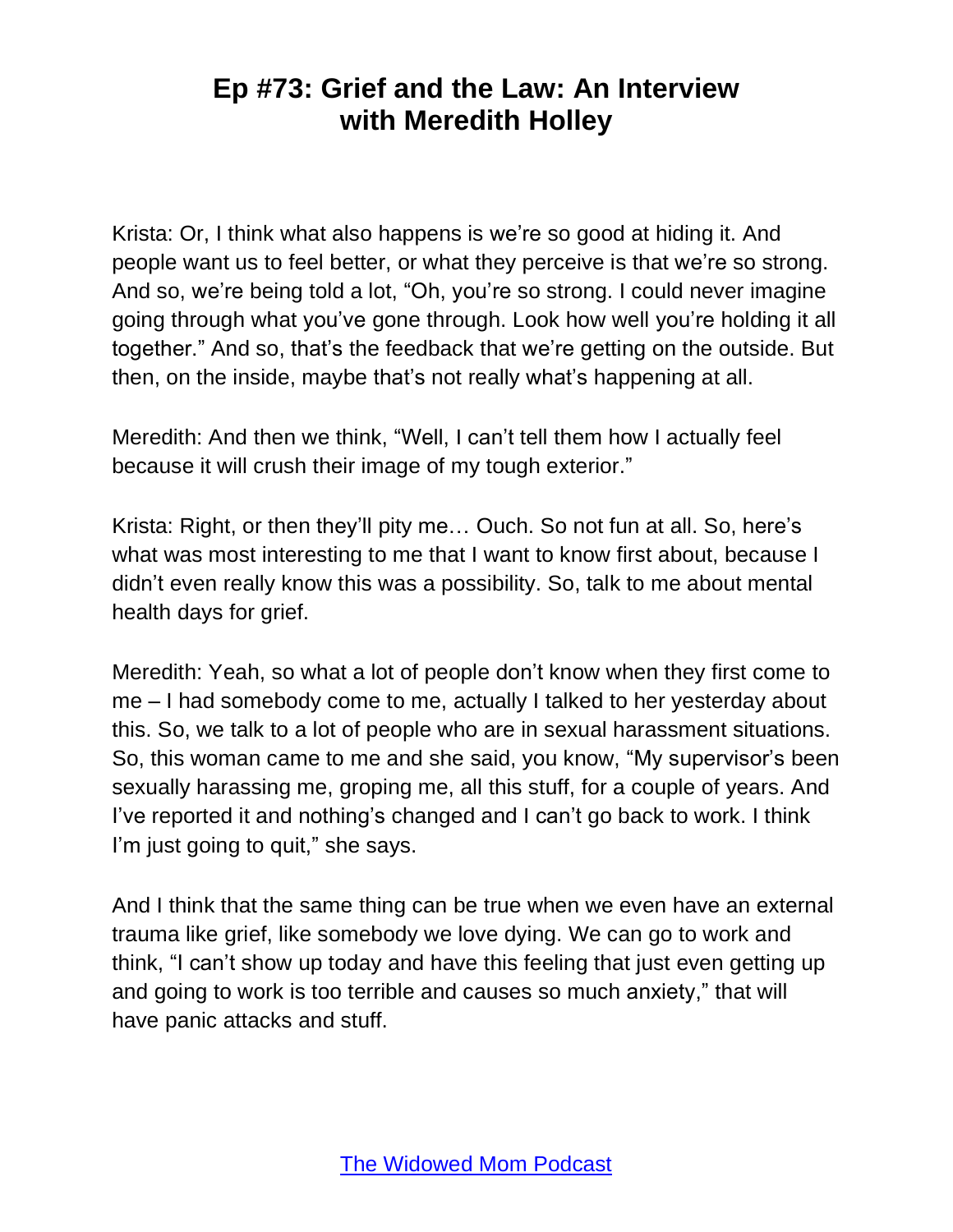And so, once we've gotten to that point, you know that you've gone too far. You know that, before that point, you could have gone to a doctor and gotten a doctor's note, like you would with a physical injury. You get a doctor's note and you have protection under the Family Medical Leave Act. States have protections also that are on top of the Family Medical Leave Act.

But mental health is protected the same as if you got the flu, the same as if you broke your leg. So, what you want to do is you want to actually have a diagnosis from a doctor that becomes protected. And a lot of us don't want to get mental health diagnoses. We think that means something's terribly wrong with me. That means I've done something wrong. That means I'm a weak person. But it really doesn't.

It means you have a certain level of legal protection for an injury that you have, as though you broke your leg. And you can recover from it. If you have a mental health diagnosis, it doesn't mean it's a death sentence and you're going to be like this for forever. But it just gives you this legal protection to take time off to be actually healthy.

So, most of us, I think, are sort of taught that the goal at work is to be minimally competent and survive; just to live at a survival level. And most doctors don't actually agree with that. They think you should be actively healthy at work. So, most doctors will support what you need to do to take care of your body, including your brain, your mental part of your body, to get actually healthy. And so, I think we need to reframe how we think of our legal protections to use them to create health in our workplaces and health in our lives, instead of just survival.

Krista: Yeah, I think my experience was just so easy and friendly, with my employer, that they gave me all the time off that I wanted. My husband had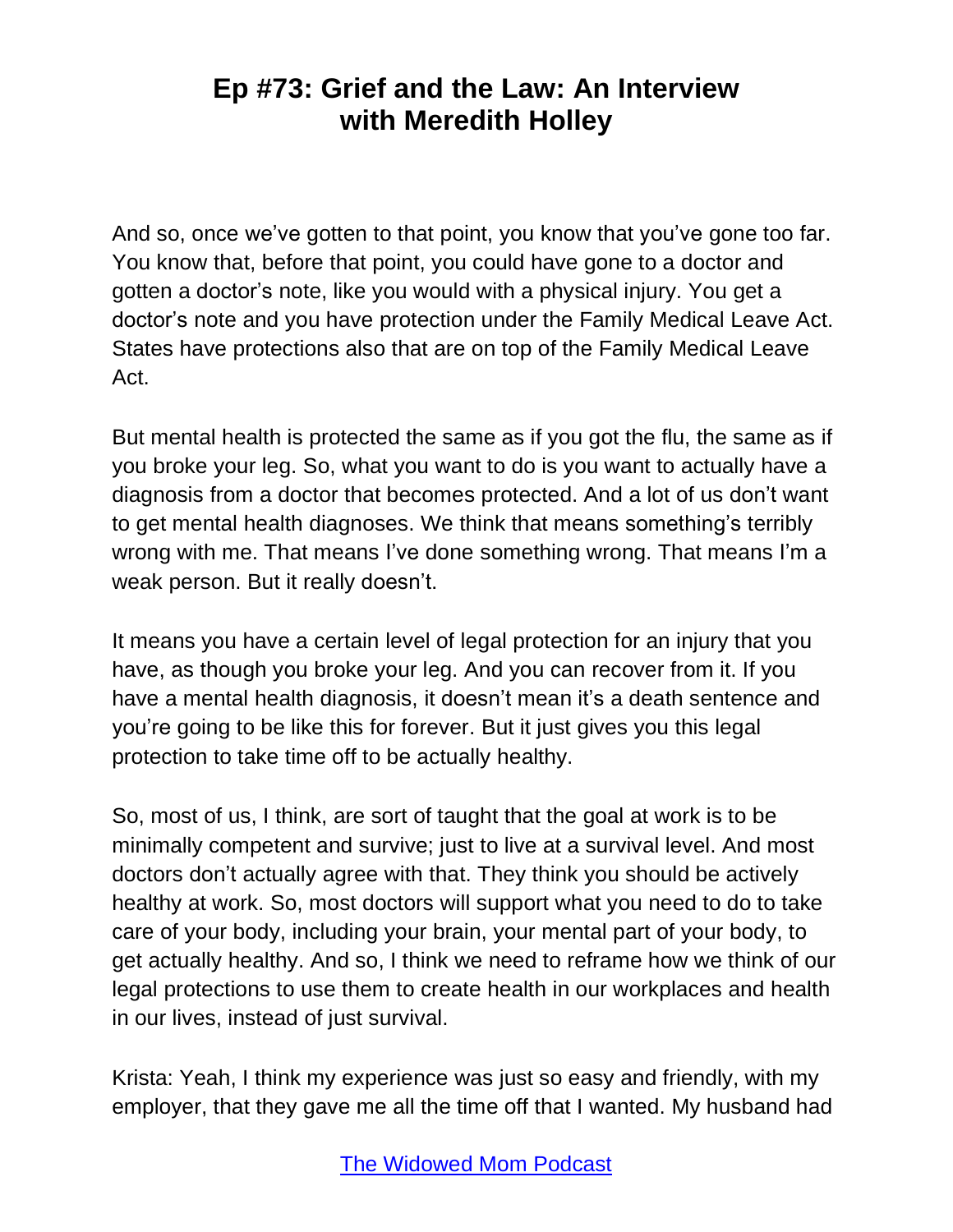worked at the same company with me, so everyone there was incredibly understanding because they understood that they were feeling the pain of the loss too. They called in grief counsellors to support the staff when it happened. And it couldn't have been a more supportive work environment.

And so, I think for me personally, I take that for granted. And I don't really know what it's like to work in an environment where you have to advocate for yourself a little bit more. So, yeah, it's not been part of my experience.

Meredith: I think that the important thing to know is that many employers very clearly know that when that initial incident happens, when somebody dies, you have a lot of protections, especially if you're married, if you're legally married to the person. Most employers are solid about the protections for what you need to do to plan a funeral, what you need to do in that space.

But many people sort of believe that then you take two months and you grieve, and then you get better and you go back to work and everything's okay. And so, what people, I think, don't realize is that your protections don't necessarily always just attach to the incident of the death. They attach to your mental health and your mental wellbeing and they can extend for longer.

So, the rules are, employers who have a certain number of employees, right now federally, it's over 50 employees. So, it's more large employers. But there are other protections that apply to smaller employers, that employees who work for those employers get up to 12 weeks of medical leave a year.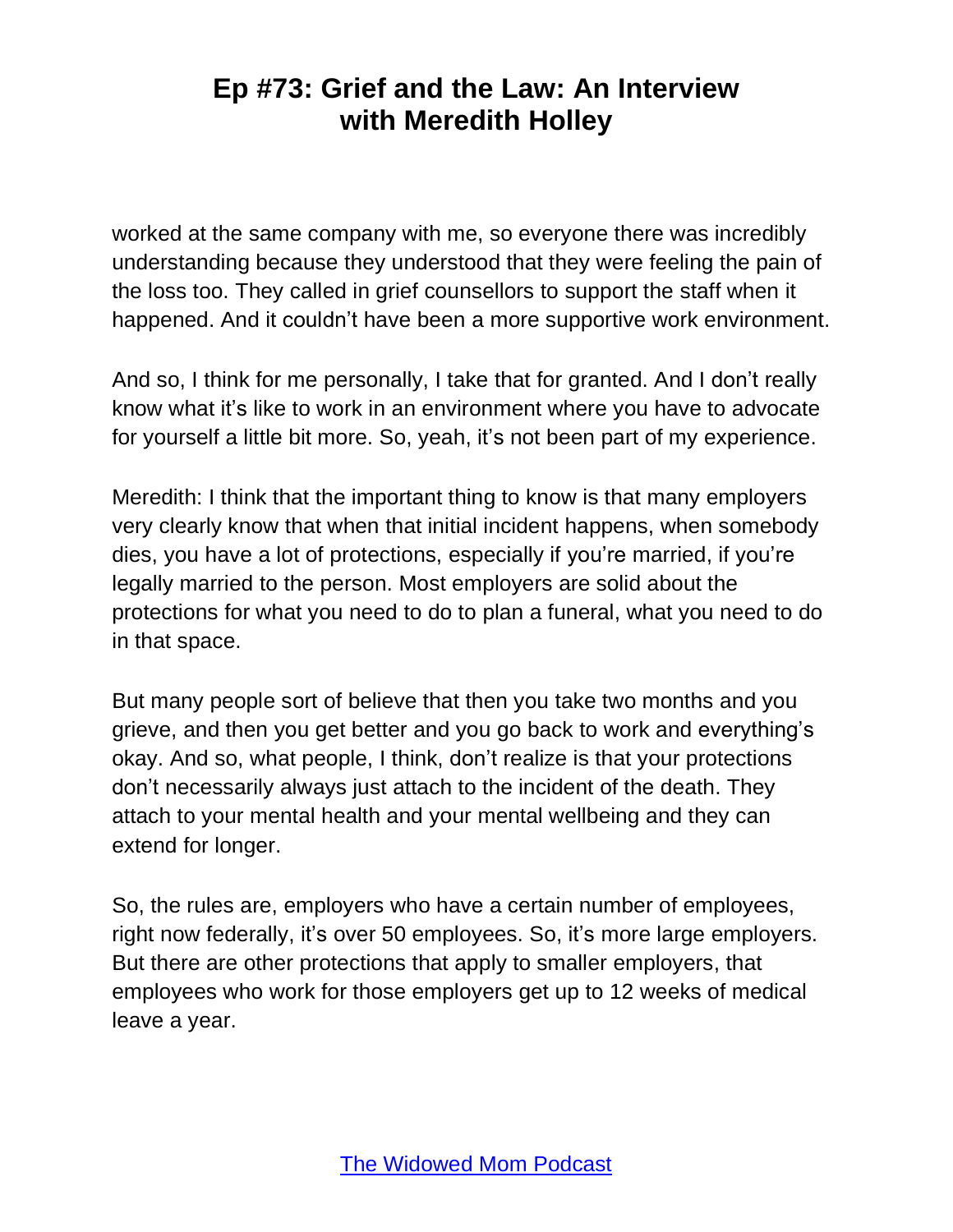Sometimes, the diagnoses people have, like chronic anxiety, depression, PTSD, other very common diagnoses count as disabilities also. So, you're protected under disability law, which applies to smaller employers and gives you more protection.

So, most of the time, when there is an incident, in my experience, an employer knows that around that incident, you give the employee space. You let them go to the funeral. You let things happen. That there can be hurdles for people who are not legally married. But my experience is that's less common than people not realizing that, if you're a year out, if you're two years out and you're still having mental health symptoms, you still have protections around it to find the tools to actually get healthy.

Krista: Yeah, and so what you're saying is there really is no time limit if you have the appropriate diagnosis from a doctor.

Meredith: Yeah, and if you have symptoms, you likely have the appropriate diagnosis – if you are showing up at work and feeling depressed and feeling anxious and having panic attacks and you're still being impacted by the grief that you experience. That doesn't mean that there's something wrong with you. It means that there's support available, and use all the support you can get.

Krista: So, let's talk about the difference between something that's kind of more ongoing versus something that just seems to kind of crop up on, say, the deathiversary, or a particular day that for whatever reason might have some meaning or more intensity felt by the individual. And so, what is the difference in approach?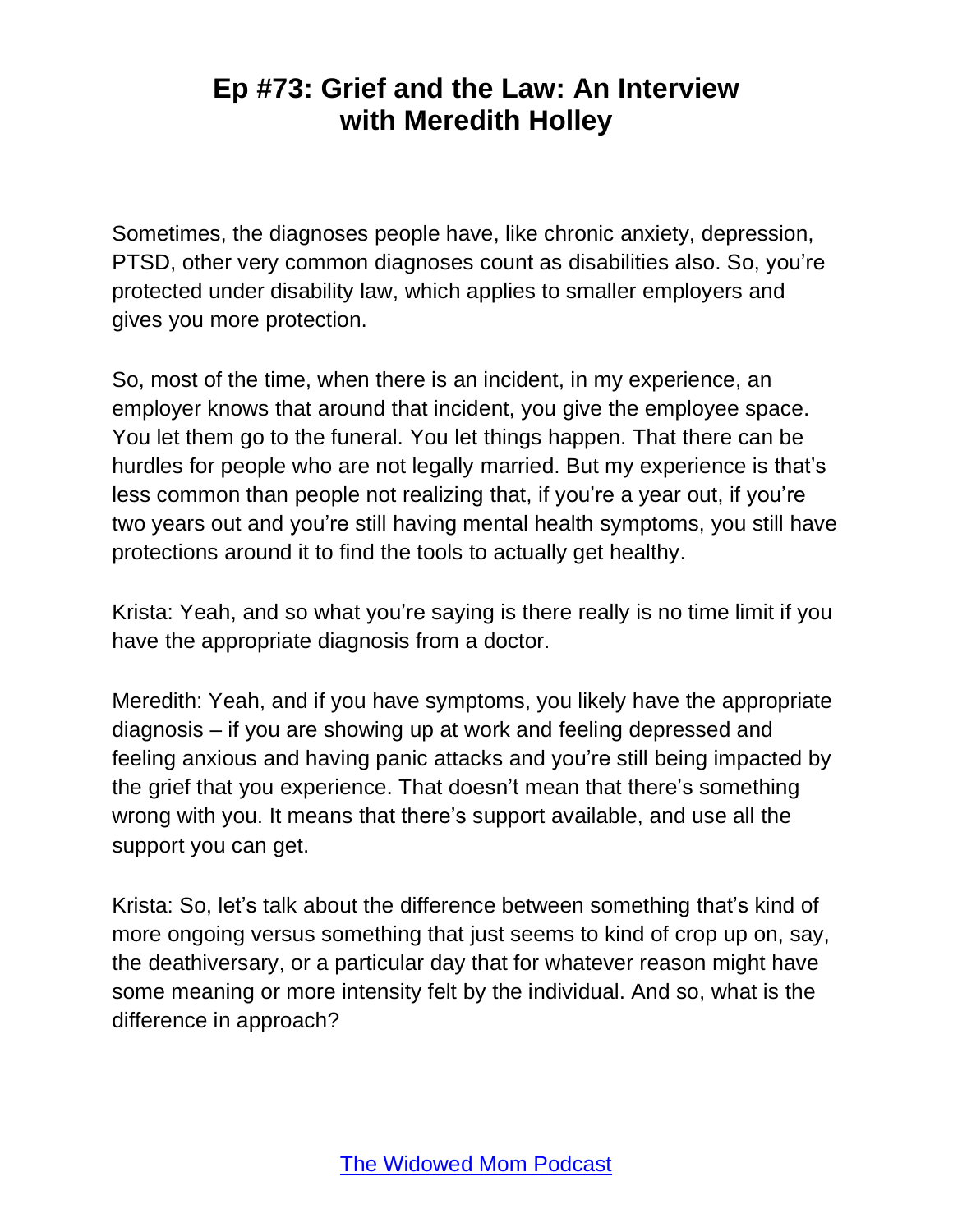Meredith: I mean, if you know, if you plan ahead and you're aware of yourself and you know that a deathiversary is – a lot of us, what I experience is I have a couple of deathiversaries in my life where, when they come up, I'm like, "Why is everything terrible right now? I don't know what's going on." And I think a lot of people experience deathiversaries like that, like, "I don't know why I can't do anything today." And then I'm like, "Oh, my mom died on this day…"

Krista: Yeah, "So this is the calendar day we're on." Or, often then, the same thing where it's not actually the day so much as it is sometimes the buildup to the day.

Meredith: Yeah, or even the fallout after. There's a range of dates, I feel like, the birthday of the person who died, any other anniversaries. So, I think if you know that you can plan ahead about that, that's where disability protections come in and where the protections attached to your health status and to your internal experience and to your diagnoses.

And so, you want to check in with your doctor and really work closely with a doctor that you trust and make sure that you're working with them. You can plan ahead for those things, but if you just notice it coming up, you can call in sick, like you would call in sick if you had the flu. Like, your mental health and your physical health are tied together and both are protected.

Krista: Okay, so with no advance warning to your employer…

Meredith: If you're sick, you can call in sick. And that's called emergency leave. And what you want to focus on with that is the symptoms that you're feeling, your physical symptoms…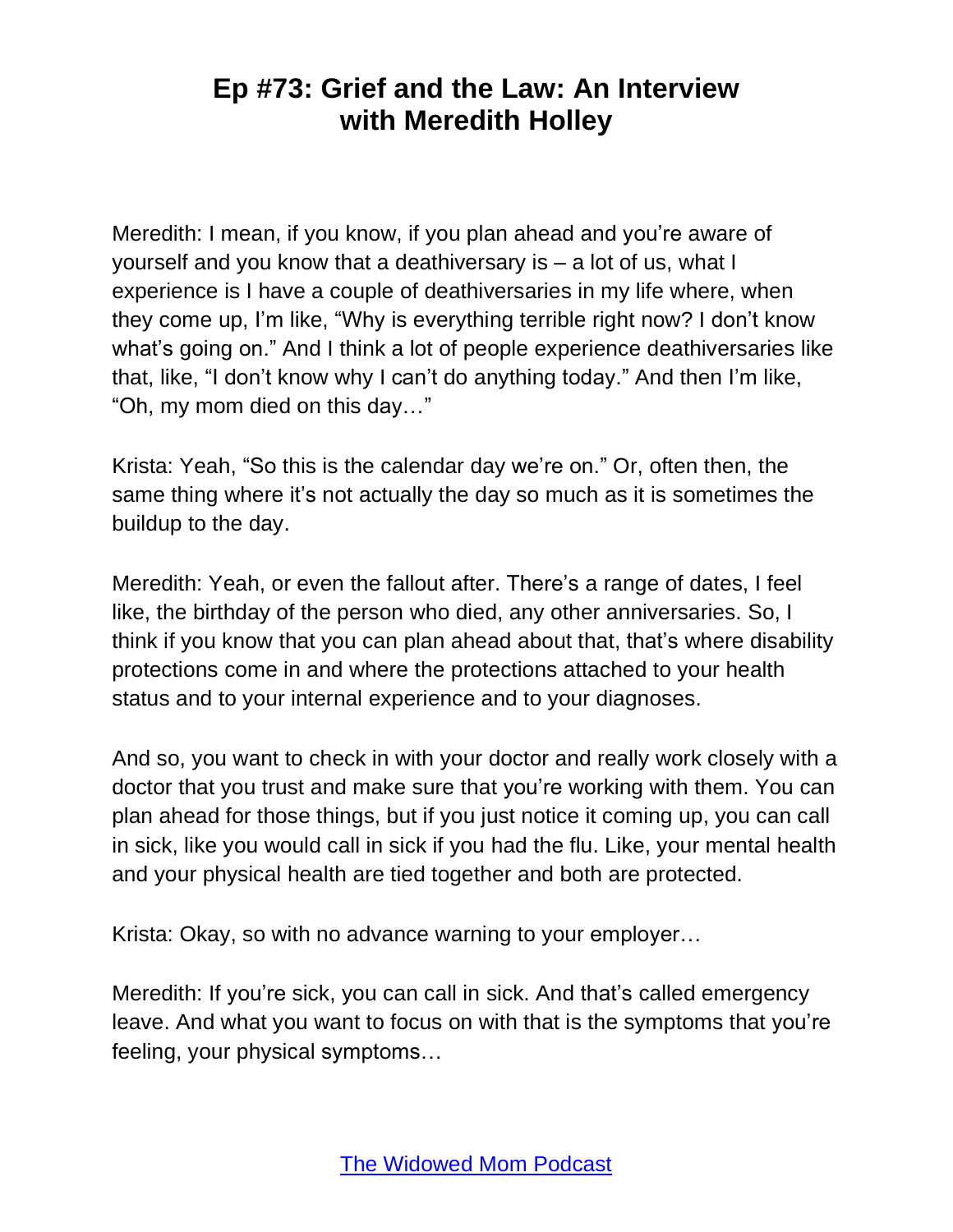Krista: As opposed to the…

Meredith: The reason for them. And this is where I think having a coach like you is really important, to understand the difference. We work with the model, which separates our experiences in life into different categories. Anytime you're talking to your employer, to even a doctor or a lawyer, it's really helpful to know whether you're talking about a circumstance, your thought about the circumstance, your feeling, what you're doing about it, or the result that you're getting.

You want to know each category that you're talking about. So, right now, what we're talking about is the physical symptoms in your body, which would go in the circumstance line, right? And that's what you report. And then your thought about it is the reason that you believe that you're having these.

Krista: And so, if someone were not wanting to share, wanting to play their cards close, then it's enough to just share what's happening with you physically symptom-wise without going into the detail of…

Meredith: You don't have to ever share the reason.

Krista: Yeah, I think that that would be good to know because I think a lot of people would hold back. And if they can just clearly articulate what's actually happening in their body that would prevent them from being effective at work or being able to do their job without the judgment of it or understanding why it's happening…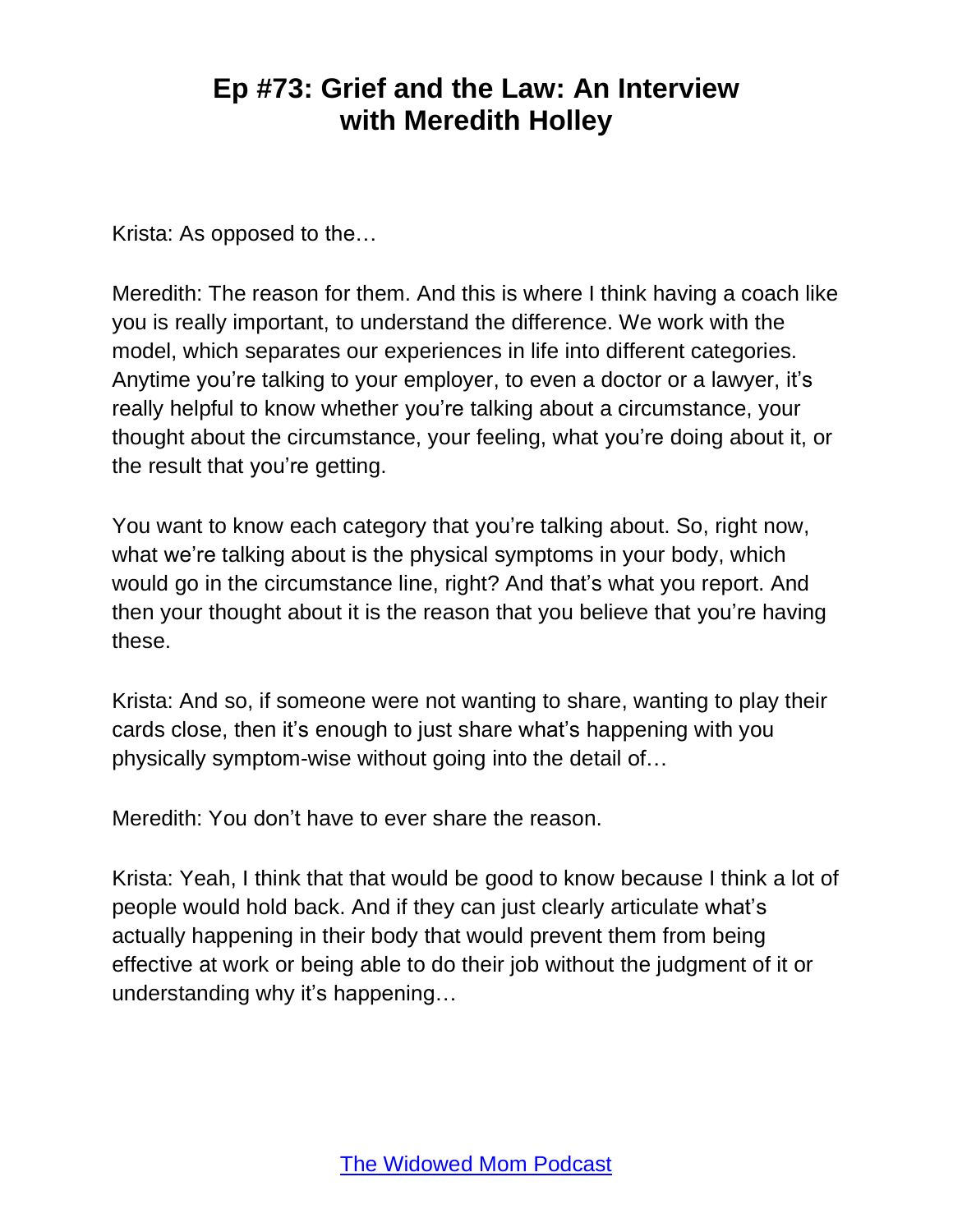Meredith: Exactly, and I think that that's key to know because if you have a sort throat, you're not going to call your employer and be like, "Well, I was playing with kids yesterday so I need to take the day off."

Krista: Right, it would seem rather irrelevant at that point. The main issue is the sore throat. Yeah, so I can see how that makes total sense. We just talk about what's happening with us physically and it really doesn't even matter why.

Meredith: Yeah, and then, if you have a doctor's note ahead of time for it, then that's great. But if you know you're sick, then you get to be sick and you get to get healthy. I mean, I would advise anybody, talk to a lawyer in your state to really make sure you understand what protections that you have. And the thing I see people get wrong with this is that they just don't show up at work and think that they have protections without calling in, or they call in and say basically the equivalent of, "I was playing with kids yesterday so I can't come to work." Which is like saying…

Krista: My husband died five years ago…

Meredith: Yeah, and unfortunately, not everybody understands that. Some employers will be sympathetic. But that doesn't provide the protection your physical symptoms…

Krista: As opposed to, "I'm having panic attacks."

Meredith: Exactly, yeah, "I have a diagnosis of anxiety disorder and I'm having panic attacks." That provides a lot more protections.

Krista: Anything else on your mind with regard to mental health days?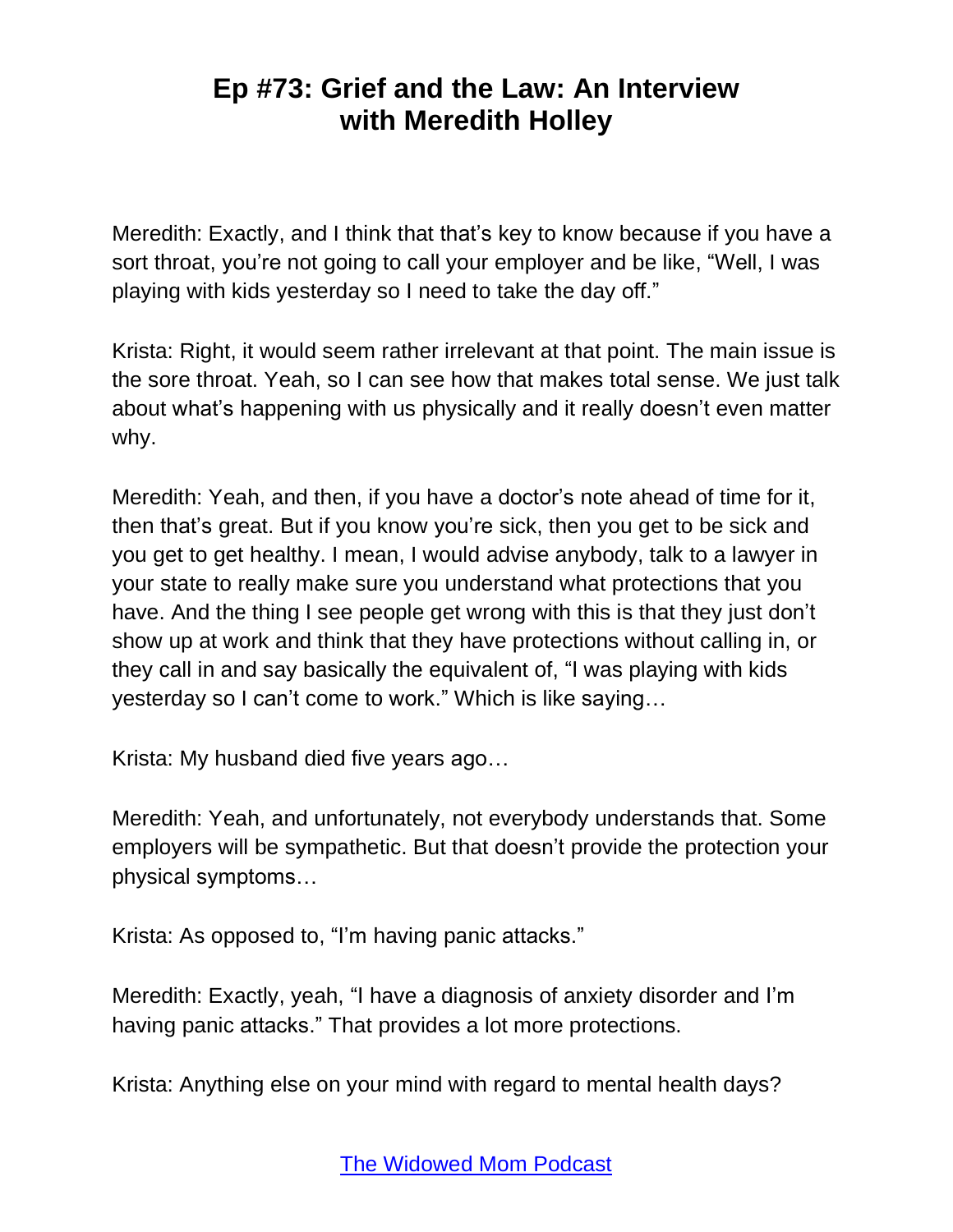Meredith: Yeah, I mean, I think what I would say is we work with people to enforce their disability rights and to work with their employers around their disability rights. I see people hold back a lot about the symptoms issue, and instead talk a lot about the reasons for the symptoms and we don't even realize that we're doing it. But our brains can tend to work against us sometimes.

What I see a lot with people is the get defensive about their physical symptoms. And so, they start to say, "I'm not late all the time," or, "I'm not a bad employee," or highlight all these other things that are not relevant to their protections. So, if you don't feel like you can do this on your own, talk to an attorney in your state or talk to us and attorneys will help you effectively enforce your rights.

The other thing I'll say is that not every doctor understands how to effectively fill out the protection paperwork. So, it's never a bad idea to sort of have a lawyer on your side, even to review your doctor's paperwork, just because they don't always get training on the legal side of things.

Krista: Even if they mean well, they just might not have the knowledge required to do it in the most helpful ways.

Meredith: Usually, especially when they mean well, they try to do things that help that, unfortunately, don't always help because it is a little bit of a tricky area of law.

Krista: Okay, so good to know. Also, what comes to mind is the wrongful death, the malpractice, the legal issues that sometimes happen after your spouse dies. I just see all sorts of challenges for people around here.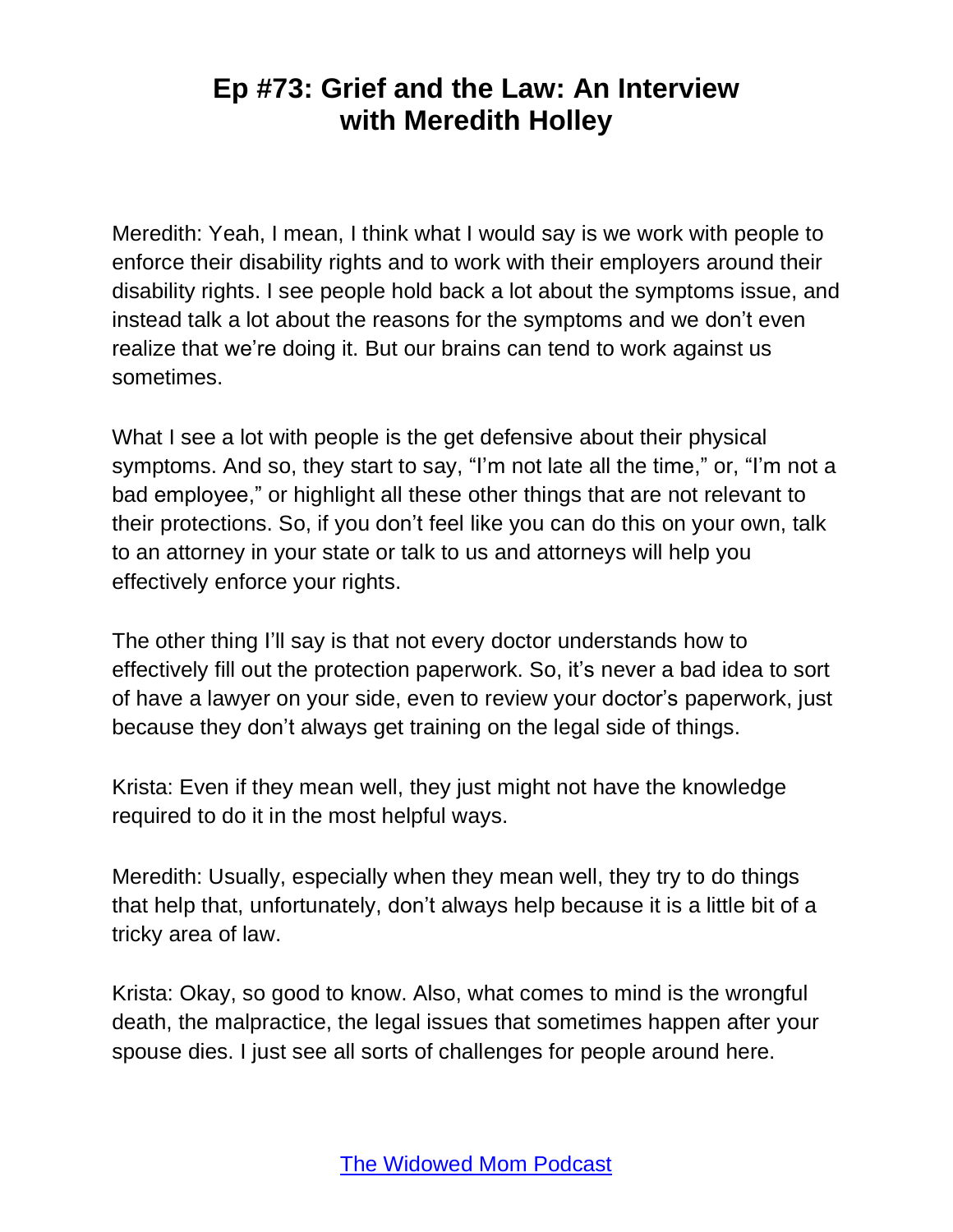So, I personally dropped a malpractice suit. And that was a very painful decision for me to make because I had a lot of judgments about myself for how long I should pursue it. And I've seen my clients go through the same thing, where it's hard to know, how much effort do you give something that you're not really sure is going to turn out the way you want it to turn out? And how do you even navigate those things when your brain is completely foggy and, you know, the widow fog is legitimate and there's a million other things on your plate and you're just completely overwhelmed? So, I think there's a lot to it to talk through.

Meredith: Yeah, so I would say, when people come and work with us, we work through a whole program with them to help them navigate that and navigate what they want to do and make a decision in their favor about how they're going to think about having a lawsuit.

My view of a lawsuit is that it's paperwork that gets filed in a certain location and so it doesn't have to be a charged experience that's heavy on you. It can be just a process. Like, you probably weren't, like, "Maybe 'm not going to file my taxes this year. I guess it's just too much burden on me. I won't file my taxes." You were like, "Oh, obviously I file my taxes. It's just a process and not emotional…"

Krista: Meredith, that's so fascinating. That never occurred to me. But even the phrase, lawsuit, has such an emotional charge for me when I think it. How did you say you think of it? It's just paperwork being filed in a particular location.

Meredith: Yeah.

Krista: That does not feel nearly as dramatic.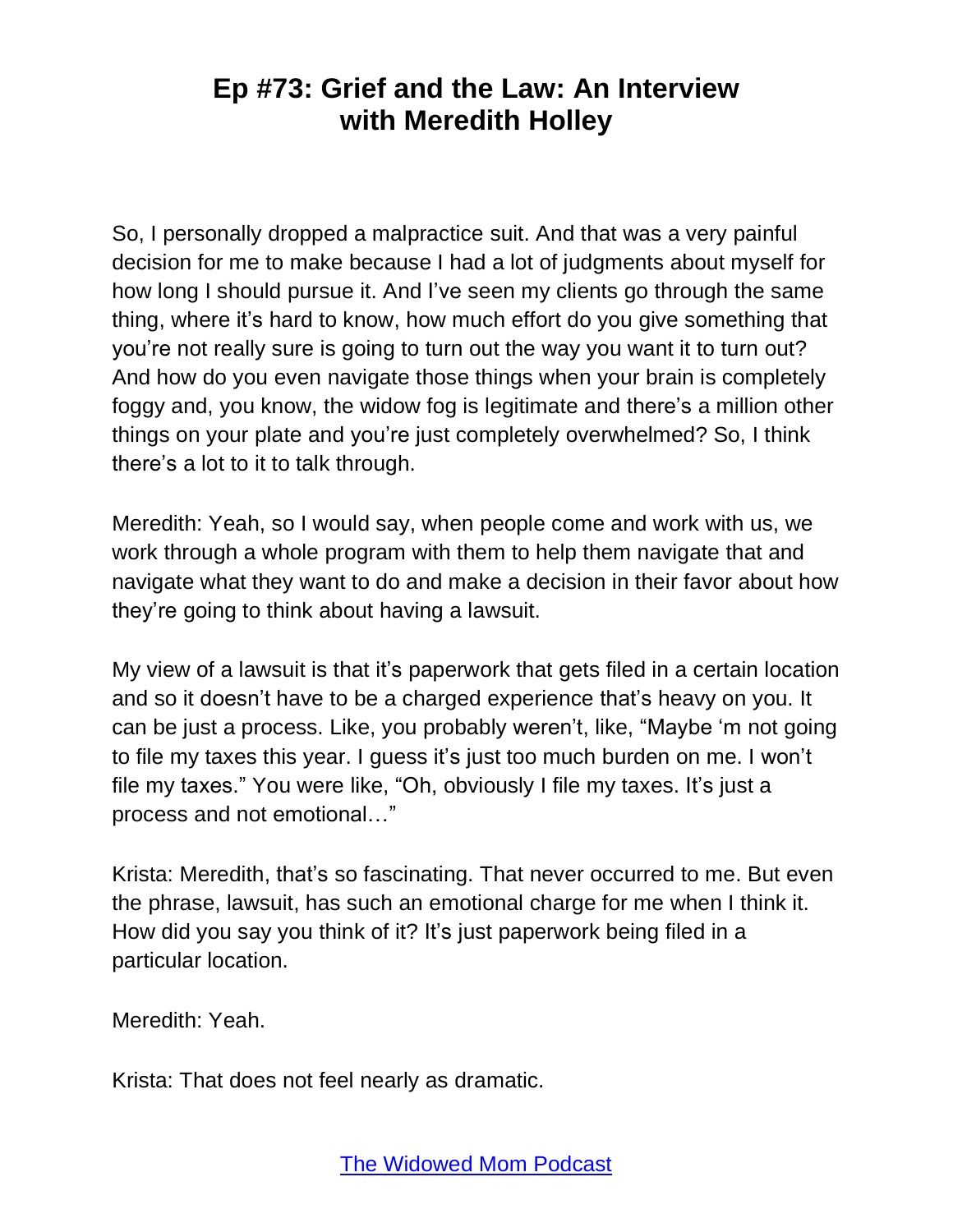Meredith: Yeah, it's not dramatic. And that's the other part about it that surprises people as they're going through a lawsuit is they're waiting for the drama. They're like, "When's the dramatic part going to happen?" And I'm like, "Never. It's always going to not be dramatic."

And every once in a while, something fun-dramatic happens or you have to give a deposition. Like, you figure out somebody lied. I like figuring out when people lie. I think it's fun.

Krista: The fun drama. So, that's a totally different concept that you actually could go through some sort of legal procedure and it not be intense or dramatic.

Meredith: Yeah, I think if you are going through it and it feels terrible to you and it feel unhealthy, then you need to focus on your health. You need to be well, like your physical, mental, emotional health is way more important than any kind of legal proceeding. But I think, like we talk about, changing the circumstance doesn't change your feelings.

It really is how you think about it. And so, I teach my clients to just think about this as a process that's running on in the background that they don't have to worry about. And it's a challenge to train yourself to think about it that way. But then, you have to notice the burden that you're putting on yourself if you think about it as this dramatic thing, right?

Like, you wake up in the morning – and I'll have clients who say, "I wake up in the morning and I just think I need to move on. I need to be able to move on but I can't move on until this is resolved." And then we resolve it and they're like, "Oh, I'm not necessarily moved on. How am I going to find the thing that's going to move me on?" And really, it's deciding.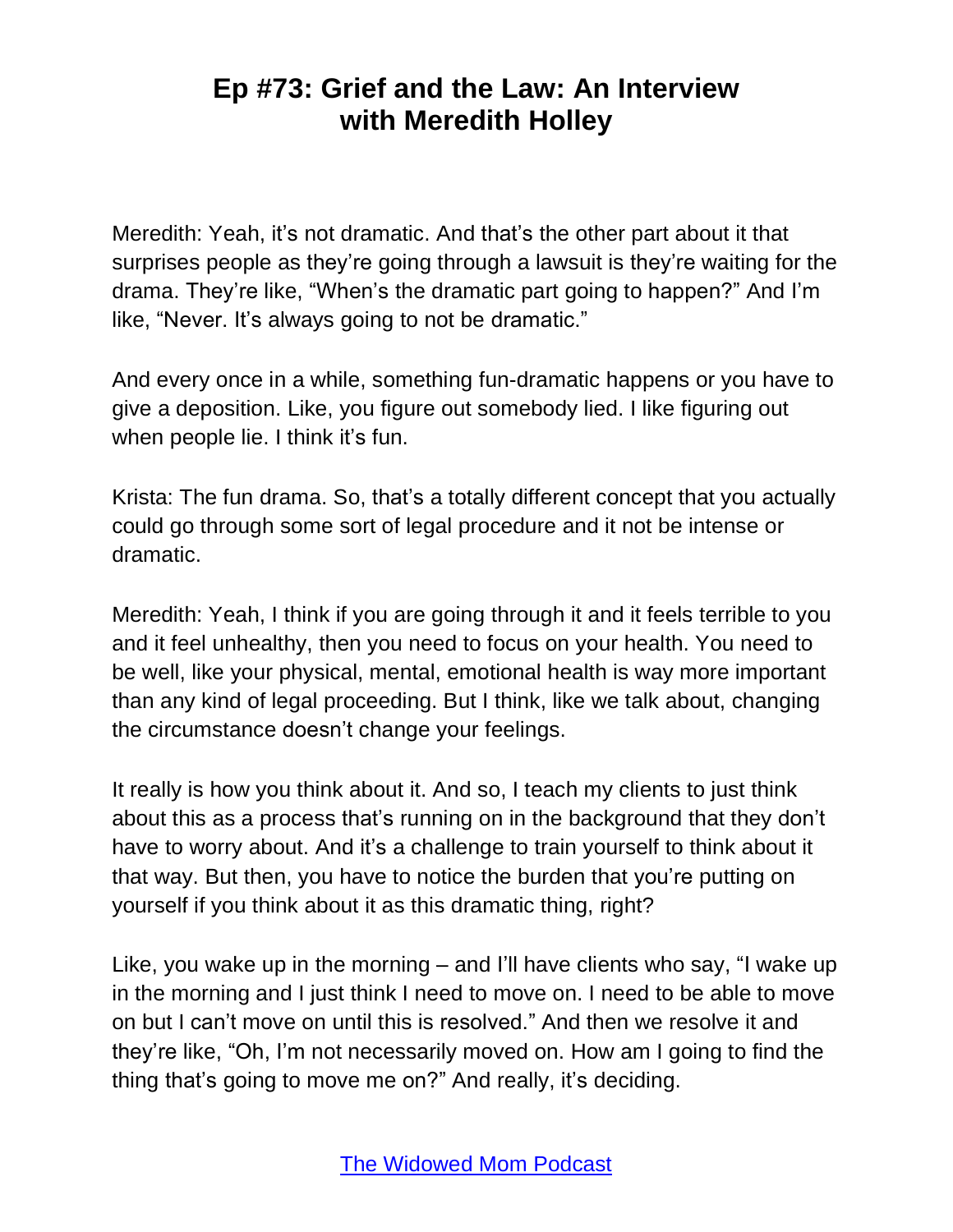Krista: Yeah, because it's never the thing that moves us on. It's a decision that we get to make.

Meredith: Yeah, and sometimes, we're not ready to move on. Sometimes, having that lawsuit seems like the dramatic burden, sometimes it can connect us to whatever we lost. It can feel like even a negative connection point.

Krista: Yeah, I do see that. And it does – you can kind of associate, "Well, if I give this up, if this closes out then what am I left with? And do I lose the connection?" I felt a little bit of that for myself. For a while, I felt kind of obligated to pursue it, even though none of it felt like it would be at all enjoyable or pleasant. But I felt obligated. Then, at a certain point, I kind of judged myself for letting it go. And that's what had me holding onto it probably a little longer than would have ultimately been beneficial to me.

Meredith: I mean, lawsuits for better or worse, on the civil side – so, in the law, there's the criminal side and there's the civil side. And so, sometimes you can have both in a wrongful death situation. For example, the most common one that we see is drunk driving situations. Somebody will be prosecuted on the criminal side as a drunk driver. But also, there will be a civil case based on the car insurance.

Civil side, we only deal with money. Criminal side, you deal with people's freedom and whether they go on probation or go to prison. And on the civil side, literally all we're allowed to deal with is money. We only ask a jury, how much money should one person pay another? And so, it ends up being a math decision is the best decision about whether you continue to pursue a case. If the math of the money makes the most sense to pursue it, that's a good decision to make. If the math doesn't make sense, especially in terms of your time that you're going to have to commit to the lawsuit or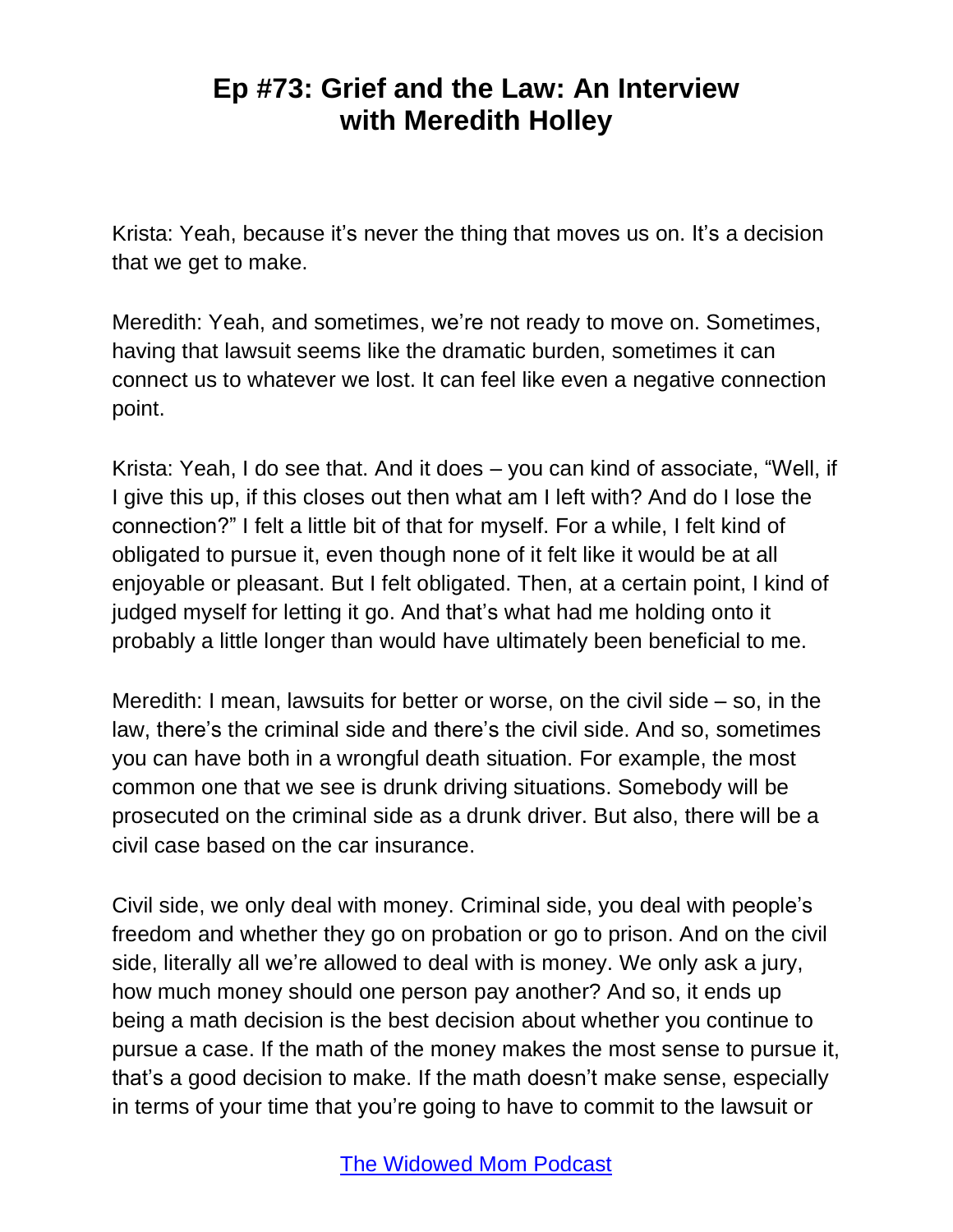any expenses that you're going to have related to the lawsuit, if the math doesn't make sense, I think that's the best reason to decide not to pursue it.

But if the math makes sense, then I think the rest of it is drama that you can resolve, that is the internal process that you just need tools to resolve. A lot of people feel like because it's just money, like they're being paid off for their loved one's death and there's no amount of money that would make it worth it, there's just no amount of money that is worth going through that experience.

Krista: I did an episode of the podcast called Wealth Purgatory and a good portion of that is, sometimes, all the thoughts that we have about the way we get money really hold us in a pretty terrible emotional place, even if we're financially okay or better off than we were. So yeah, I can see why that marriage for you of the law experience and the coaching is so beneficial because it sounds like you can help someone do the math and you can help them through the drama.

Meredith: Right, that's what we do the whole time. And what we find is somebody who – we don't do wrongful death cases in my practice. We just do the employee-side work. But my experience is that trauma brain and grief brain are not super-different. And a lot of our folks have gone through some physical trauma that's interfering with their ability to tell their story clearly.

And partly because of this guilt, because of the drama around obligation to bring a lawsuit, all of these things that interfere with a person's ability to just tell a clear story. And so, what we find – or to make a clear decision about whether to continue or not, like you're saying." And so, what we find is, if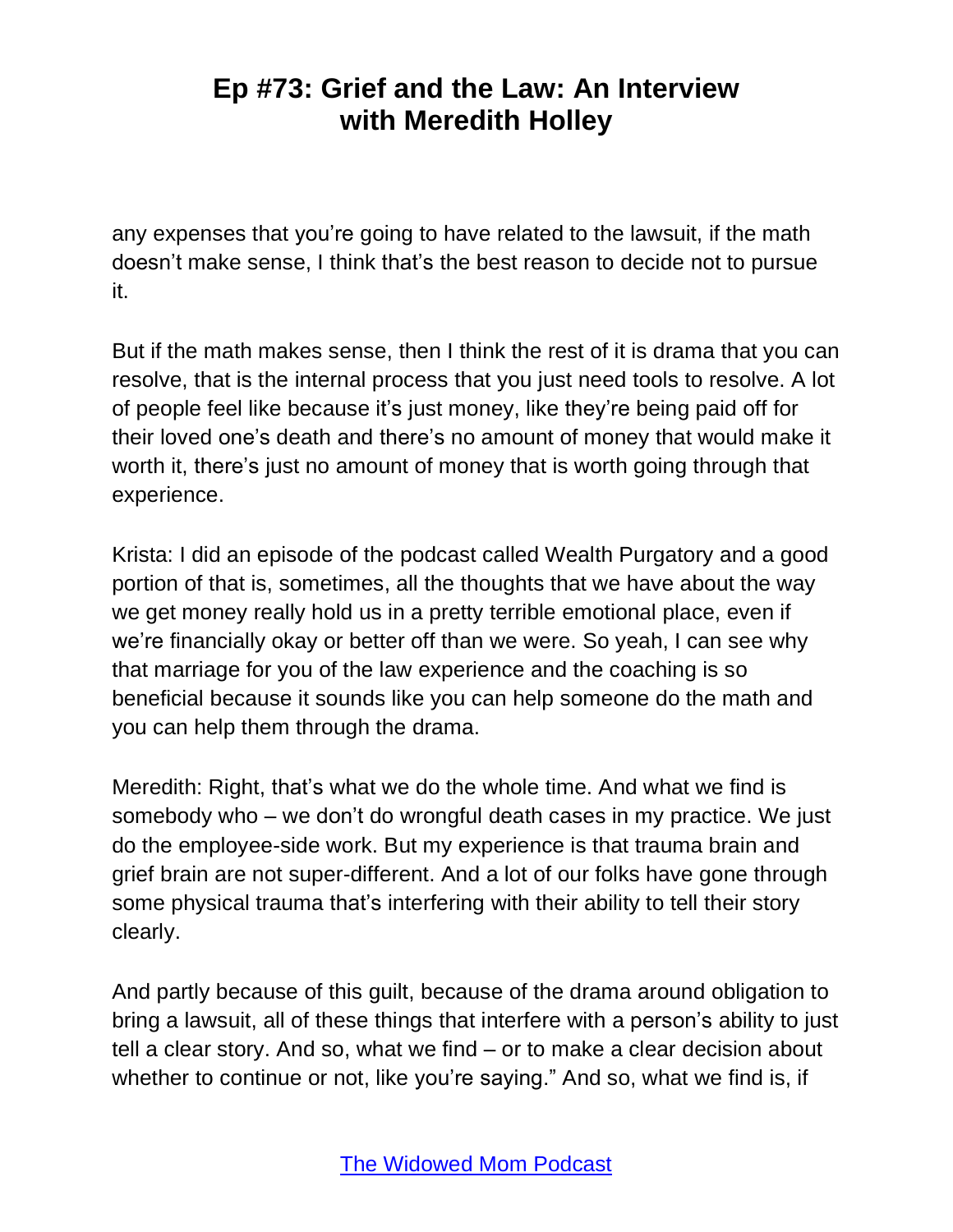somebody can use coaching tools to clear up the drama, they can tell their story in integrity and honestly and more clearly than if they aren't.

Most people think that lying is – that's kind of an extreme word, but in the law, we are like, "Who's telling the truth? Who's lying?" quite often. And most people think that lying is saying something that's not correct to get something good for yourself. But what we see more commonly is people lie against themselves. And we see this a lot in coaching too, right? Like blaming themselves for the death of their loved one, for example. If it's not your fault, it's a lie, right?

And so, we don't call those lies though. We call them self-criticism or we have all these nice names for them. But really, they're lies. And so, what we see with our clients is they're much more likely to lie about taking – so, for example, when I'm working with women in sexual harassment cases, which is the bulk of what we do, they'll say, "Well, I did wear a nice dress that day, so I guess that's what made him do that…"

And the association that if you wear a nice dress then you're in danger is a lie, right? So, don't lie. Don't blame yourself. But I think, when we work with people, I think the same can be true of grief brain, when people haven't processed, don't have these tools to make these decisions or talk about the experience in a way that's just not clear and then sometimes is not even in integrity because it blames you for something.

Krista: So, the answer to that is get someone to help you see, number one, what is the math of the situation that you're dealing with so you can make a decision from that point. But then shine the flashlight in your brain so you can see how you might be telling yourself some accidental lies that keep you from getting the result that you want and add suffering where there doesn't need to be as much.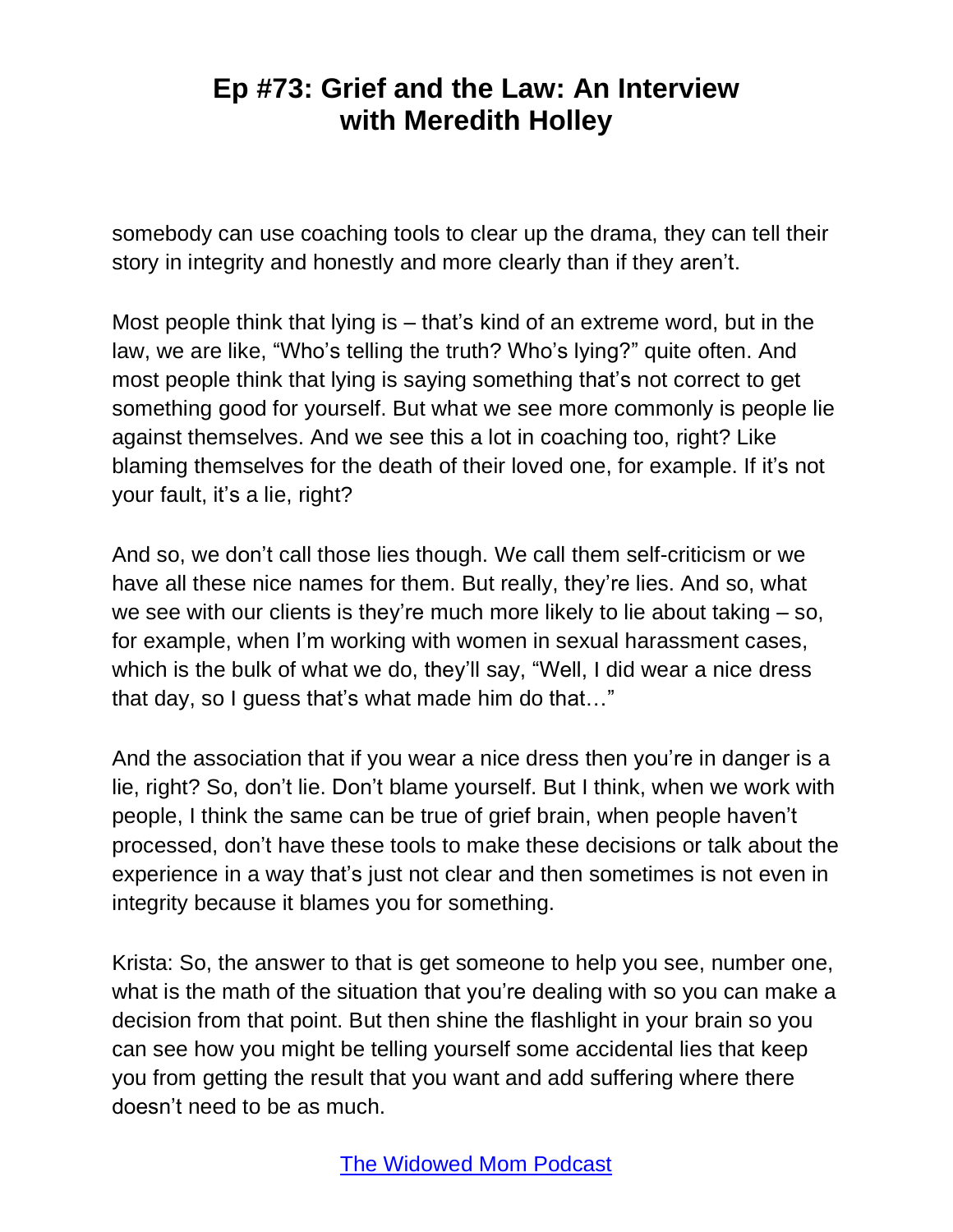Meredith: Yeah, and then I also think, to plug working with you, if anybody's in a lawsuit or has to testify, I think that lawyers often think in the thought model, like we think according to what is the objective circumstance, and separate out everything else into different categories. And so, if somebody can work with a coach ahead of time and know what the lawyer's asking, it just gets you ahead.

Krista: Yeah, that makes complete sense. Thank you for that. Just reflecting back on conversations I've had with clients about these kind of issues, I have really seen just a lot of suffering and at almost all comes from what I think you've clearly articulated is lies without knowing that they're lies, "If I drop this case it will mean that I didn't do right by him. It will mean I've disrespected his honor, that I didn't love him enough, that I wasn't a good enough wife, that I wasn't dedicated enough or I didn't care enough," you know, "It's up to me." Just all of the stuff.

Meredith: Or on the other side, if I pursue this case, I'm taking time away from my kids. I'm not strong enough to pursue this case. "The attorneys don't like me," is a big one that we see.

Krista: That's a new one.

Meredith: It's interesting because attorneys are a whole breed of people…

Krista: What? They're not just singularly represented by one…

Meredith: They're a whole situation. And we aren't really taught how to talk to the humans very well. But I think, when you're in a trauma place, you really want to be surrounded by comfort. And attorneys tend to not be comfortable for people to talk about. So, you can have the resilience to be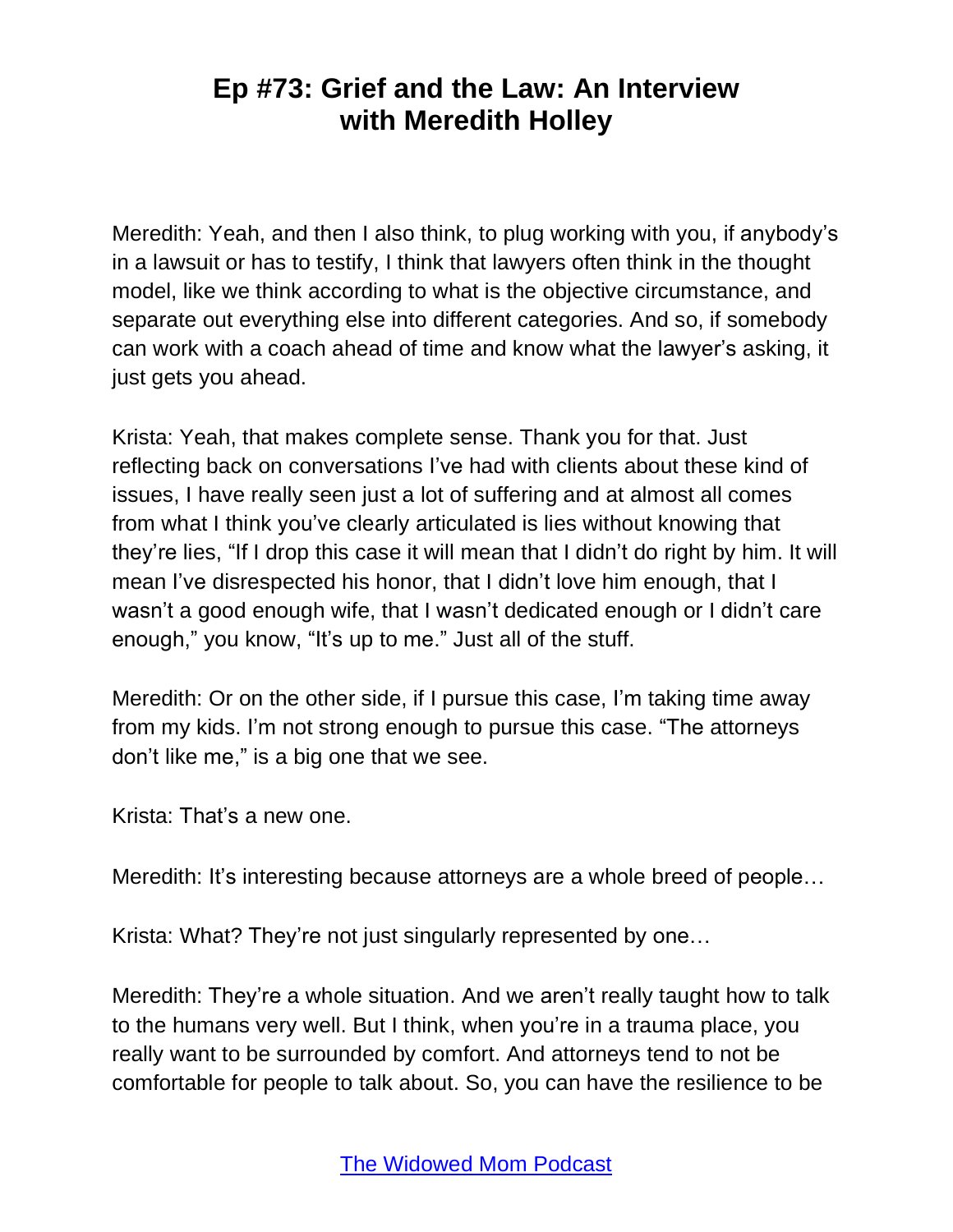able to talk to somebody and not worry about if they like you, but know that they're representing you…

Krista: Yes, be able to advocate for yourself instead of being filled with selfdoubt and people-pleasing.

Meredith: Yeah, and then just choosing what your reason is, the reason that you like to not pursue a lawsuit or to pursue a lawsuit, but choosing from a clear place.

Krista: Yeah, because I think it just goes right along with there really is no right answer; pursue, not pursue. It doesn't objectively exist anywhere outside of our brain. We get to decide if it's the right decision to pursue or the right decision not to.

Meredith: Right, and then you make the math decision also. Like, ultimately, I think if you can make a math decision about it, you're going to make a more clear decision about it.

Krista: Yeah, ultimately for me, because I did have the criminal side as well because it was a DUI and other things, so there was that thing happening. But then, there was the possibility of the malpractice side. And so, ultimately, it was easier to make that decision once we had done the math and the probability of all of it. And then, in a way, I personally got to a place where I felt a little bit of relief because I realized I wasn't going to have to go through all that stuff I really didn't want to go through and just rehash it all and I could just kind of move forward. But the math helped with that.

Meredith: I think that's such a good point too, is like it's easy to lose touch with our instincts about what the right decision is for us and then look to the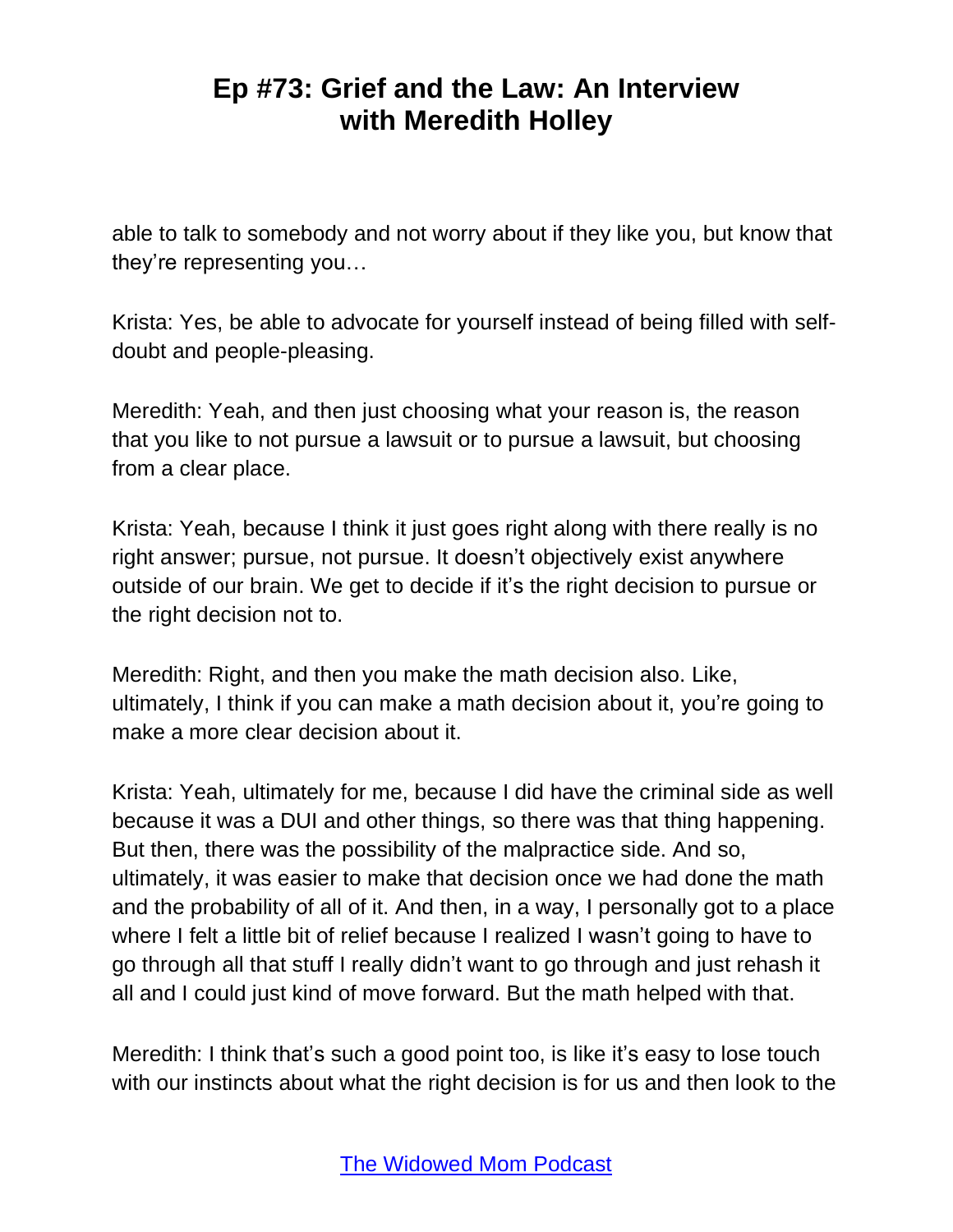advisors to make the decision for us. And sometimes, you just know in your body, this is not the right thing for me.

Krista: Yeah, I don't think I knew that at the time. But reflecting back, I think I did know that it wasn't what I wanted, but I was pursuing it because I felt obligated to do that. And the math let me off the hook. The attorney saying, "I don't think this is what we want to do." And then I felt a little bit of guilt, but then mostly relief.

Meredith: And I mean, with malpractice cases, attorneys can really do that math pretty clearly. They're expensive cases and you have to have really solid medical…

Krista: But I also didn't have a coach to help me through that either, which is interesting because I actually did have a coach at the time, but it never occurred to me to bring that part of my life into coaching.

Meredith: That's so interesting.

Krista: Right, I never thought if it. It's further evidence of what we kind of started with, which is how often we try to go it alone when support is available. And look at me, like, I clearly knew about coaching and it did not occur to me to talk to a coach about it.

Meredith: So interesting. Were you focused on career coaching or was it just a different topic that you were doing or something?

Krista: No, it wasn't even really career coaching. I mean, I was thinking about how do I figure out how to redefine myself and love my life again. You know, clearly Hugo had died and I was trying to figure out, "Okay, well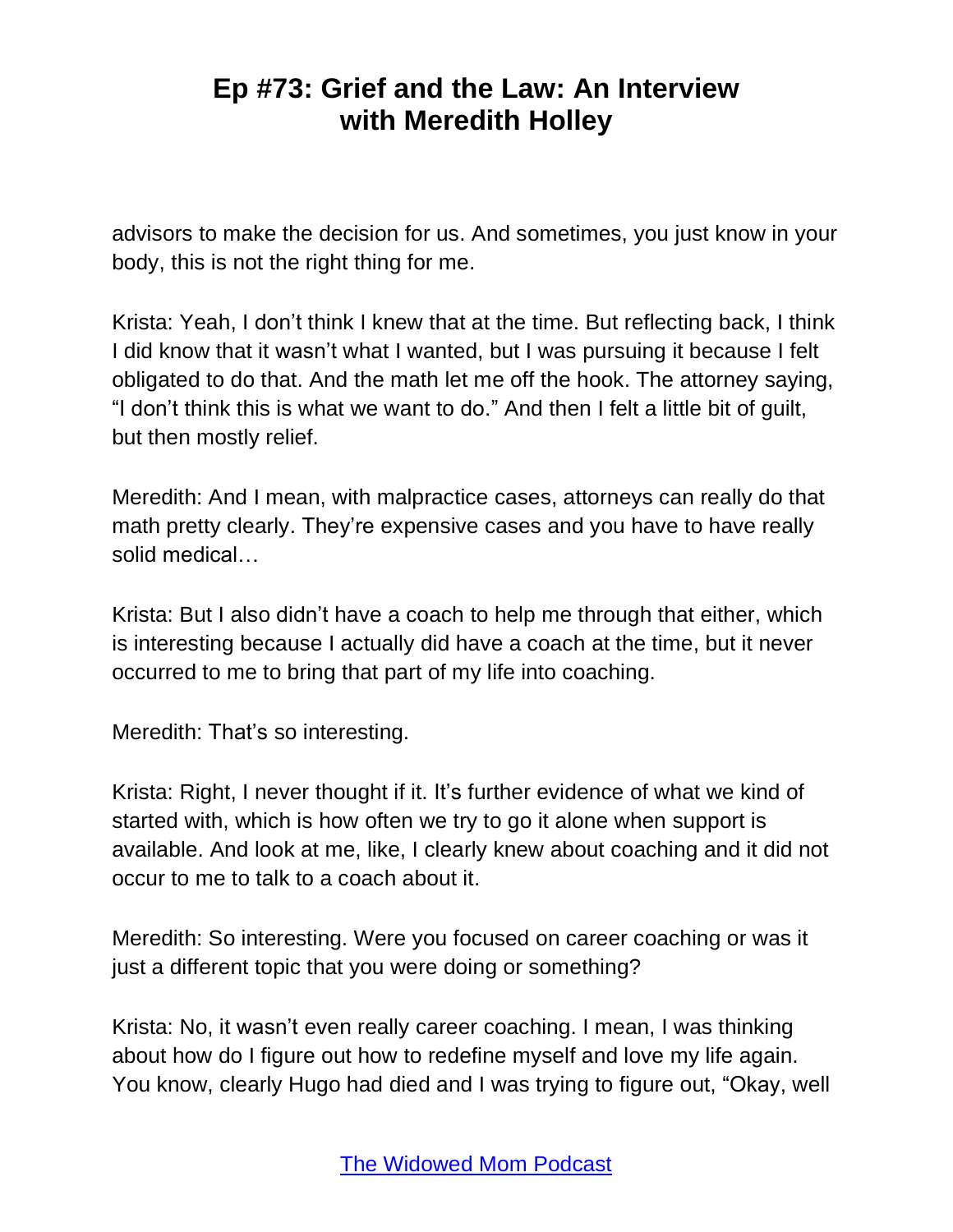now what do I do?" because life is way shorter than I thought and I want to do something more meaningful. But it wasn't actively career coaching. It was more like, conceptually, post traumatic growth and where do I go from here, how do I build the next chapter?

So, the medical issue and the legal stuff just felt like, I don't know, leftover baggage ends that needed to be dealt with. But for some reason, I just didn't connect the dots that support could have been available to me in that regard.

Meredith: And maybe you just knew the answer. I think, if you know the answer, it doesn't have to – but I do think if you don't know the answer, if it feels confusing, if it feels foggy, if the lawyers come back and they say, "This is a case. You're going to be the key witness," then I think having a coach, but also coordinating the coaching with the law work is really important, so that you can potentially keep the coaching under the umbrella of attorney-client work product related to the case and have some confidentiality around it, I think is good too, important to have that coordination. But I think coaching has always been the right answer to me.

Krista: Right, if we can get our brain in the right space and tell ourselves stories that help us instead of hold us back. Was there anything else? I feel like there's all of this stuff in your brain that I probably have no concept of what's in there and I'm missing out on it. And I want to know what else I'm missing that I don't know.

Meredith: I realize I didn't really tell my story of my experience. I do have my own grief experiences. I'm not a widow. But the reason that I got into coaching was that I got my dream job at a civil rights law firm and I was representing women in sexual harassment lawsuits and I was being sexually harassed at the same time. And I was in a spot of I would walk to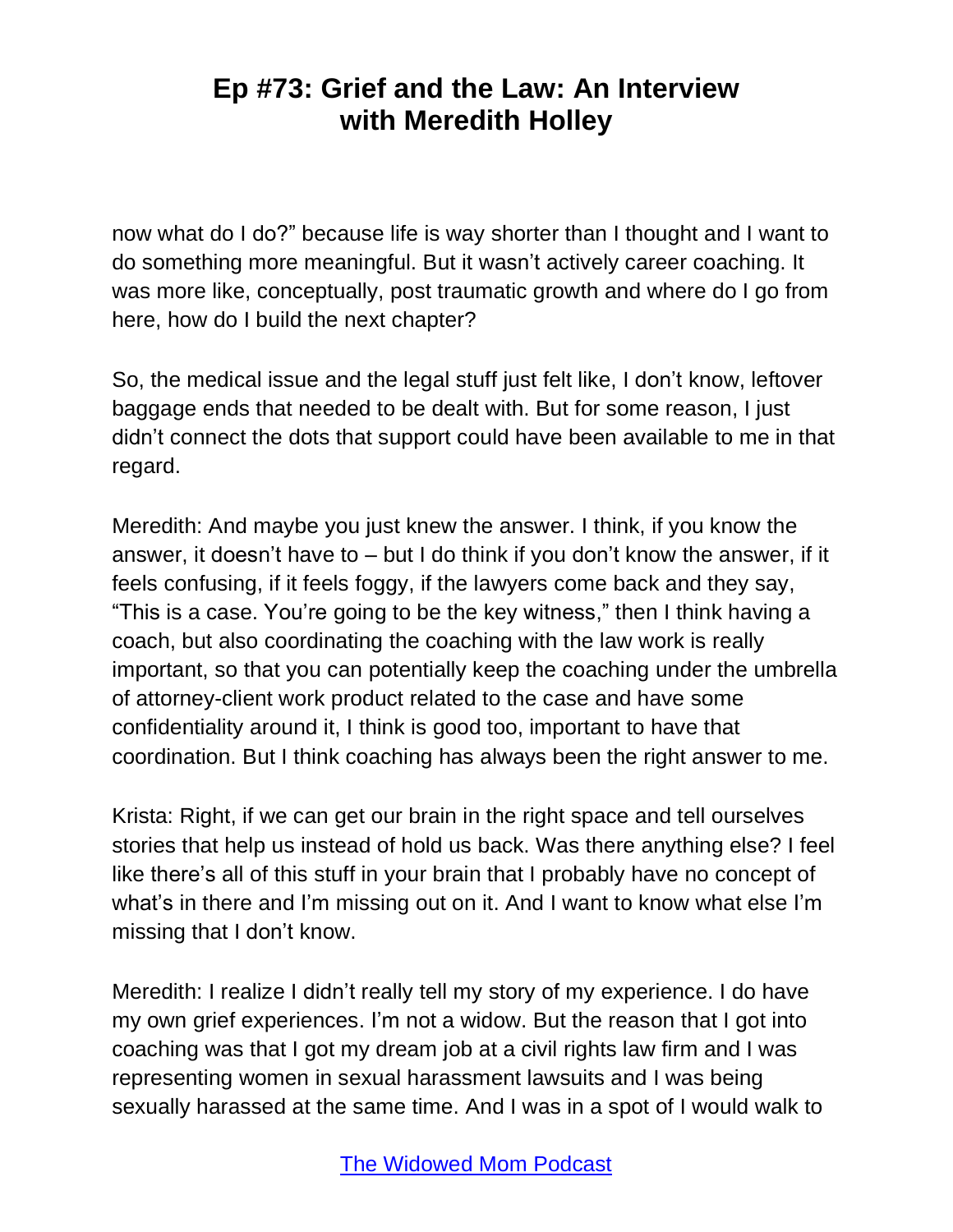work and I would listen to podcasts and I could hear the sound of my heart beating over the sound of the podcast because I was so afraid to go to work every day.

But it also was my dream job, and the work was amazing. I just would stay late and the guy who was giving me backrubs would stay late and I was worried that – and he was sort of the main boss in the firm and so I didn't feel that I could tell him to stop. And it was the first time that I had run into an experience where there was harassment or an issue like that, that I couldn't just say, "Stop it now. That is unacceptable." I felt like my job was on the line if I did that.

And I went to lawyers and I asked them how to resolve it. Like, I said, "I know how we file lawsuits after somebody gets fired. But how do we help them just not get touched every day?" And they were like, "We don't know how to do that. So, you could quit, I guess, but things are really sexist and you've just got to deal with it."

And I reported to other people a couple of times and nothing changed. And then I found coaching and that was really what turned it around. And I was able to think about things from such a different angle and stop all of the self-blame that I was talking about before. And that could clear up my mind to figure out how to actually resolve the issue. And it ended up that he apologized and stopped touching me and then we worked together for years after safely.

So, that's sort of my experience of that trauma brain, brain fog where I didn't take the mental health days, where I didn't know that toughing things out and outsmarting things wasn't going to work, that getting support was the thing that needed to happen for me to be healthy. But then, once I found it, I mean, it really just changed my whole experience.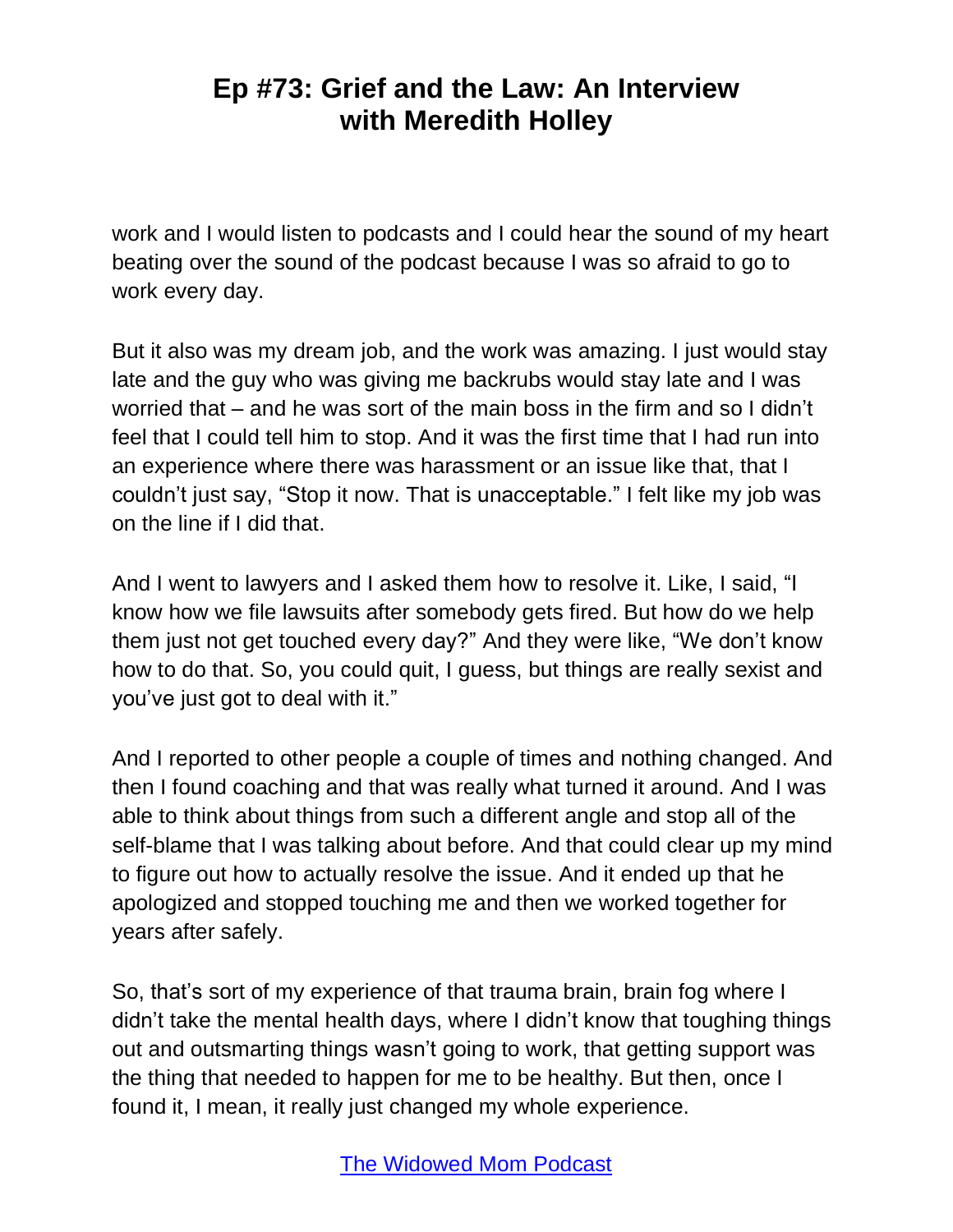And I also, I didn't end up suing them and I didn't really want to sue them. But to me, navigating the experience in a positive way was better than – and keeping the job and having the job was more important than having a lawsuit. And I also think that when we can make that impact ahead of time, when we can be healthy ahead of time, just everybody benefits more than if we're retroactively trying to compensate people.

Krista: How wonderful that you've gone forward. It's so interesting. This is what I love about coaching. Every coach I've ever met seems to have the most fascinating personal journey and then has taken that journey and kind of paid it forward and figured out a way to help other people through the journey. And it sounds like exactly what you've done.

Now, since this is a question I have no idea the answer to, do people have to work – have to live in the same state to work with you? Like, if somebody were to hire you, they have to live where you live?

Meredith: No. It depends on the state that they live in. They can always reach out. If somebody's still working, they do not have to live in the same state as us. If somebody's been fired because they reported a problem at work or for a discriminatory reason, they can still reach out to us, but we might refer them to an attorney in their state. It would just depend.

Sometimes, we can get involved and then just work with an attorney in their state. But sometimes, we know an attorney in their state who we trust, who we could refer them to instead.

Krista: So good. Thank you so much.

Meredith: Yeah, thank you for having me. I really appreciate it.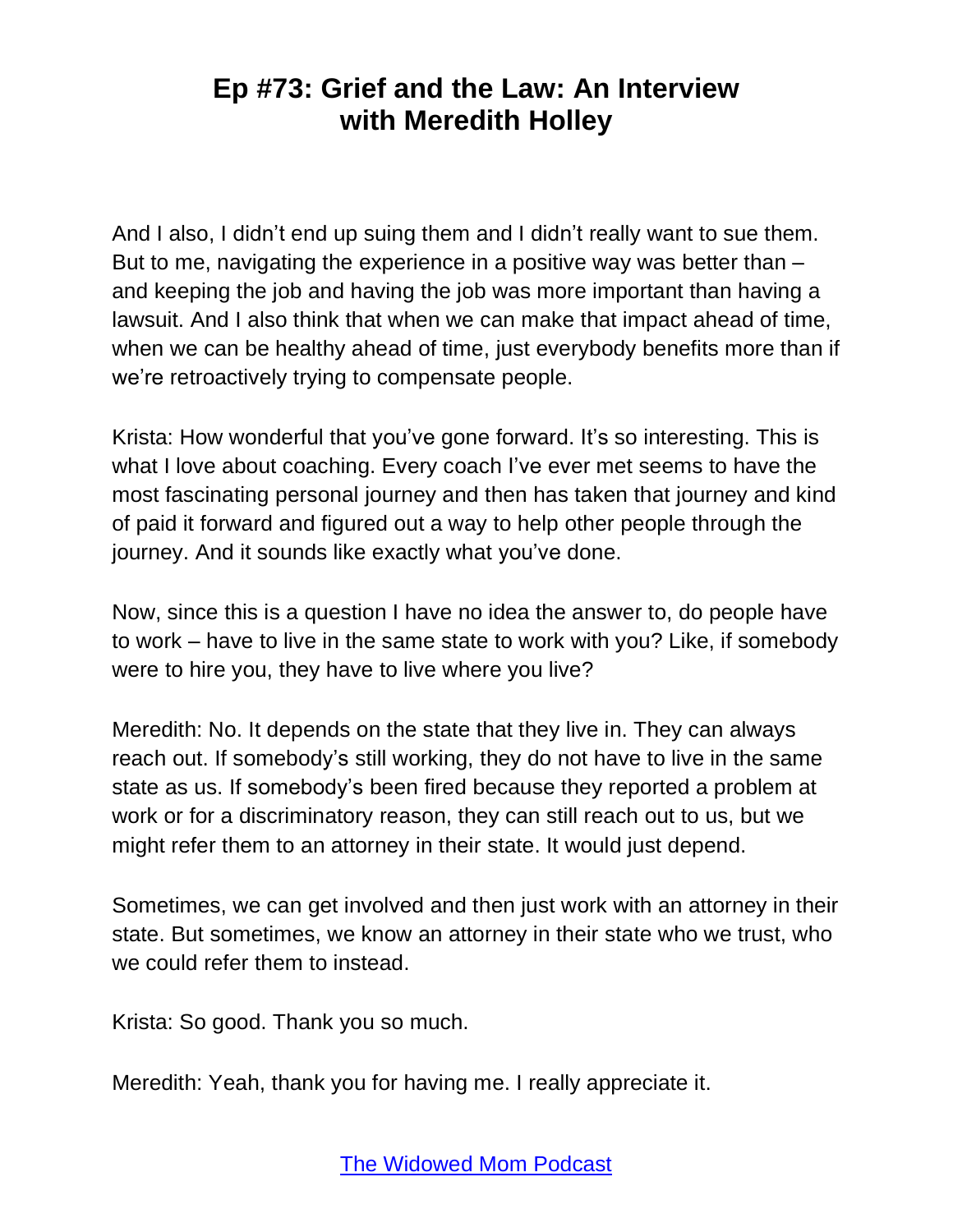Krista: If people want to connect with you, what's the best way to do that?

Meredith: Yeah, so they can email me at [meredith@erisresolution.com](mailto:meredith@erisresolution.com) or just check out our website. If anybody is  $-$  a lot of times, what we see people say at work, in especially situations where they have a mental health experience, they say, "Well things aren't bad enough yet to do something about it. Things aren't bad enough. I'll just wait." And then what ends up happening is we are anticipating things getting worse and worse and worse and so they do, before we get help.

And so, if they go to erisresolution.com, we have a toxic workplace quiz, like a how toxic is your work environment quiz. So, if anybody is sort of feeling like, "Are things bad enough? Should I take a mental health day?" That can kind of help you evaluate whether now is the time to do something."

Krista: Awesome. And let's not wait too late. Why do we do this to ourselves?

Meredith: It doesn't work. It's like, if you've got a broken leg, you can't be like, "Maybe I'll walk on my broken leg for a little while before I go to the ER." It doesn't work.

Krista: Right. And we don't make the broken leg mean that we're weak.

Meredith: Right, because it doesn't.

Krista: Yeah, why do we judge ourselves for our mental health or the things that are happening in our work environment or our husband's death or any of it?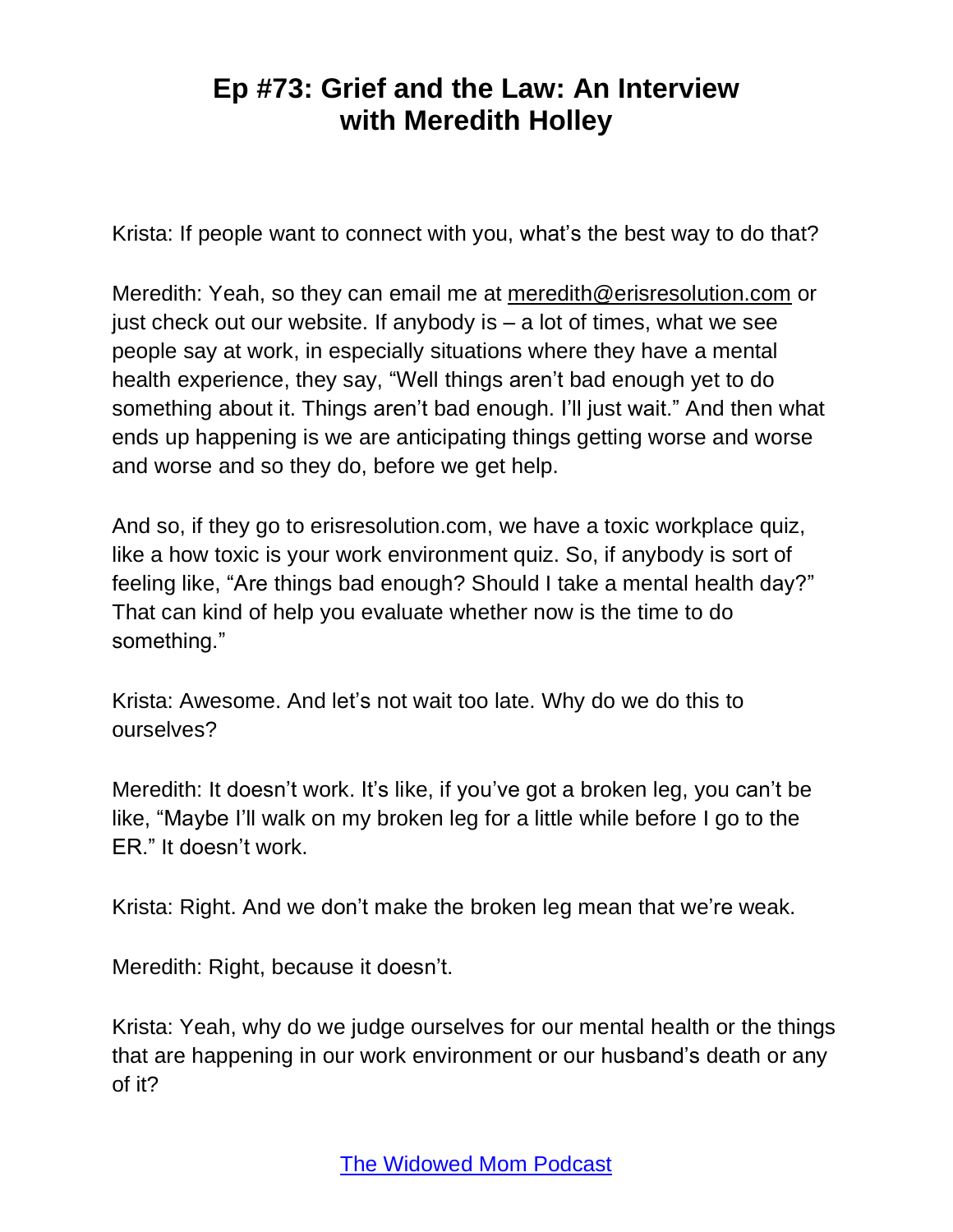Meredith: I really think it's just lack of knowledge. When I learned coaching tools, I thought, why was I not taught this in junior high? Why did I never learn this? Like, I'm a lawyer. I've gone through high-level education. I also though, to be fair, I was like, "I think this is what my counsellor has been trying to teach me for a while." I just didn't get it because it wasn't a system. But I didn't get it and I didn't learn it as a system, as tools, as things that I could rely on every day to come back to. And that just was what worked for me.

So, I think it's just lack of knowledge. I think people don't know – I talk to employers who are really anxious about reports of discrimination in their workplaces and they really want to do the right thing, but they literally don't know how to do the right thing because they haven't been taught. I think that we just haven't been taught.

Krista: Well, thank you so much for just even bringing to my attention that there were maybe some things we might want to talk about because it just never occurred to me and I'm so grateful.

--

If you like what you've been hearing on this podcast and want to create a future you can truly get excited about, even after the loss of your spouse, I invite you to join my Mom Goes On coaching program. It's small group coaching just for widowed moms like you where I'll help you figure out what's holding you back and give you the tools and support you need so you can move forward with confidence.